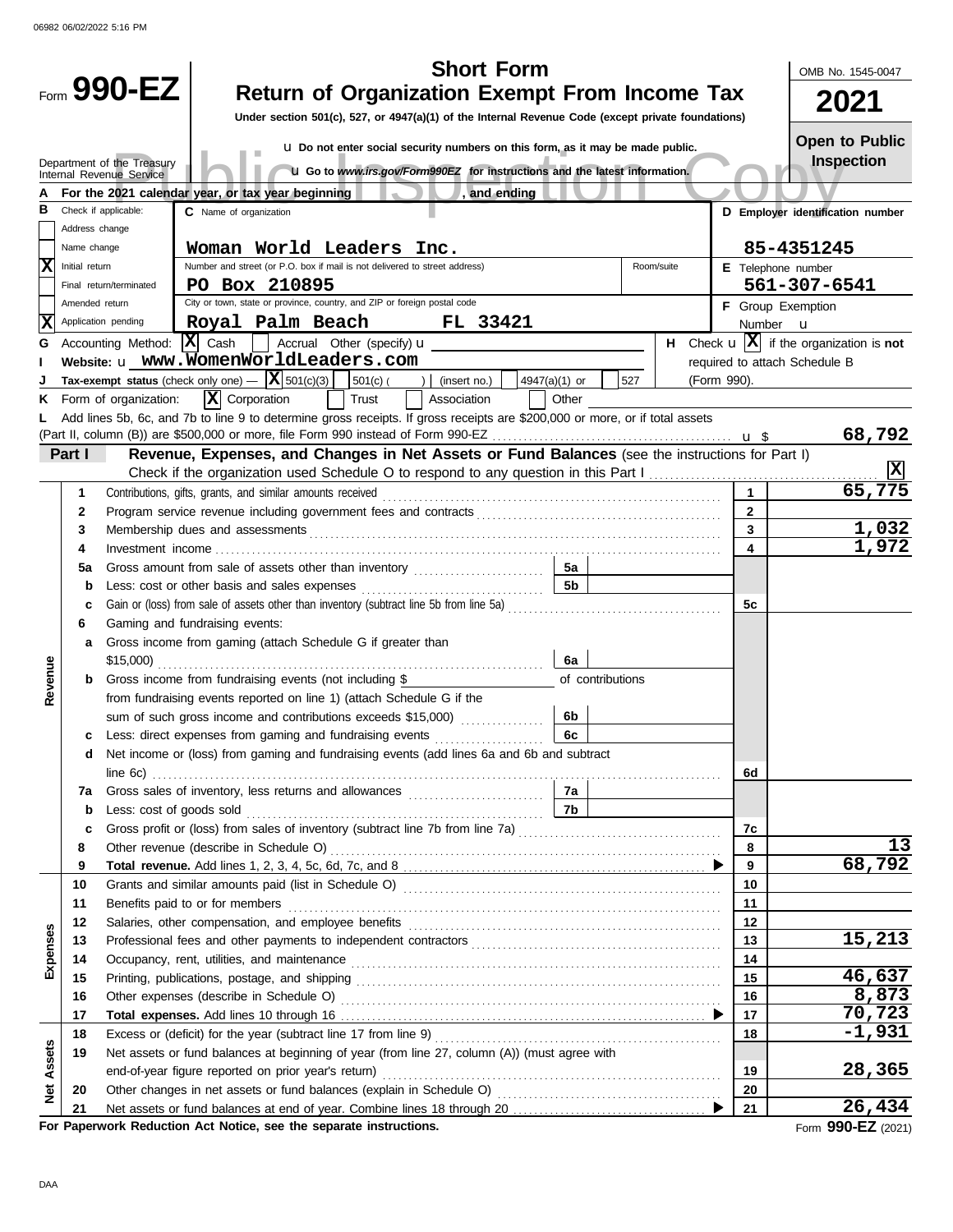| 06982 06/02/2022 5:16 PM<br>Form 990-EZ (2021)<br>Woman World Leaders Inc.                                                                     |                               | 85-4351245                            |                                                   |            | Page 2                      |
|------------------------------------------------------------------------------------------------------------------------------------------------|-------------------------------|---------------------------------------|---------------------------------------------------|------------|-----------------------------|
| Part II<br><b>Balance Sheets</b> (see the instructions for Part II)                                                                            |                               |                                       |                                                   |            |                             |
| Check if the organization used Schedule O to respond to any question in this Part II                                                           |                               |                                       |                                                   |            | $\overline{\mathbf{x}}$     |
|                                                                                                                                                |                               |                                       | (A) Beginning of year                             |            | (B) End of year             |
|                                                                                                                                                |                               |                                       | 28,365                                            | 22         | 23,003                      |
| 23 Land and buildings                                                                                                                          |                               |                                       | 0                                                 | 23         |                             |
| 24 Other assets (describe in Schedule O)                                                                                                       |                               |                                       | 0                                                 | 24         | 3,431                       |
| 25 Total assets                                                                                                                                |                               |                                       | 28,365                                            | 25         | 26,434                      |
| 26 Total liabilities (describe in Schedule O)                                                                                                  |                               |                                       | 0                                                 | 26         | 0                           |
| <b>LETTE</b>                                                                                                                                   |                               |                                       | 28,365                                            | 27         | 26,434                      |
| 27 Net assets or fund balances (line 27 of column (B) must agree with line 21)<br>Part III                                                     |                               |                                       |                                                   |            |                             |
| Statement of Program Service Accomplishments (see the instructions for Part III)                                                               |                               |                                       | 図                                                 |            |                             |
| Check if the organization used Schedule O to respond to any question in this Part III                                                          |                               |                                       |                                                   |            | <b>Expenses</b>             |
| What is the organization's primary exempt purpose?                                                                                             |                               |                                       |                                                   |            | (Required for section       |
| See Schedule O                                                                                                                                 |                               |                                       |                                                   |            | $501(c)(3)$ and $501(c)(4)$ |
| Describe the organization's program service accomplishments for each of its three largest program services,                                    |                               |                                       |                                                   |            | organizations; optional for |
| as measured by expenses. In a clear and concise manner, describe the services provided, the number of                                          |                               |                                       |                                                   |            | others.)                    |
| persons benefited, and other relevant information for each program title.                                                                      |                               |                                       |                                                   |            |                             |
| See Schedule O description<br>28                                                                                                               |                               |                                       |                                                   |            |                             |
|                                                                                                                                                |                               |                                       |                                                   |            |                             |
|                                                                                                                                                |                               |                                       |                                                   |            |                             |
| (Grants \$                                                                                                                                     |                               |                                       |                                                   | 28a        | 69,447                      |
| 29                                                                                                                                             |                               |                                       |                                                   |            |                             |
|                                                                                                                                                |                               |                                       |                                                   |            |                             |
|                                                                                                                                                |                               |                                       |                                                   |            |                             |
|                                                                                                                                                |                               |                                       |                                                   |            |                             |
| (Grants \$                                                                                                                                     |                               |                                       |                                                   | 29a        |                             |
| 30                                                                                                                                             |                               |                                       |                                                   |            |                             |
|                                                                                                                                                |                               |                                       |                                                   |            |                             |
|                                                                                                                                                |                               |                                       |                                                   |            |                             |
| (Grants \$<br>) If this amount includes foreign grants, check here                                                                             |                               |                                       |                                                   | <b>30a</b> |                             |
| 31 Other program services (describe in Schedule O)                                                                                             |                               |                                       |                                                   |            |                             |
| (Grants \$<br>) If this amount includes foreign grants, check here                                                                             |                               |                                       | $\mathbf{u}$                                      | 31a        |                             |
| 32 Total program service expenses (add lines 28a through 31a)                                                                                  |                               |                                       | u                                                 | 32         | 69,447                      |
| List of Officers, Directors, Trustees, and Key Employees (list each one even if not compensated - see the instructions for Part IV)<br>Part IV |                               |                                       |                                                   |            |                             |
| Check if the organization used Schedule O to respond to any question in this Part IV                                                           |                               |                                       |                                                   |            |                             |
|                                                                                                                                                | (b) Average<br>hours per week | (c) Reportable<br>compensation        | (d) Health benefits,<br>contributions to employee |            | (e) Estimated amount of     |
| (a) Name and title                                                                                                                             | devoted to position           | (Forms W-2/1099-MISC/                 | benefit plans, and                                |            | other compensation          |
|                                                                                                                                                |                               | 1099-NEC)<br>(if not paid, enter -0-) | deferred compensation                             |            |                             |
|                                                                                                                                                |                               |                                       |                                                   |            |                             |
| Kimberly Hobbs                                                                                                                                 |                               |                                       |                                                   |            |                             |
| Chairman/Exec Dir.                                                                                                                             | 10.00                         | 0                                     |                                                   | 0          | 0                           |
| Julie Jenkins                                                                                                                                  |                               |                                       |                                                   |            |                             |
| Vice President                                                                                                                                 | 0.00                          | 0                                     |                                                   | 0          | 0                           |
| Diane Cheveldayoff                                                                                                                             |                               |                                       |                                                   |            |                             |
| Treasurer                                                                                                                                      | 0.00                          | 0                                     |                                                   | 0          | 0                           |
| Cindy Southworth                                                                                                                               |                               |                                       |                                                   |            |                             |
| Secretary                                                                                                                                      | 0.00                          | 0                                     |                                                   | 0          | 0                           |
| Diana Montoto Echezabal                                                                                                                        |                               |                                       |                                                   |            |                             |
|                                                                                                                                                |                               | 0                                     |                                                   | 0          | 0                           |
| Director                                                                                                                                       | 0.00                          |                                       |                                                   |            |                             |
| Chidi Kalu                                                                                                                                     |                               |                                       |                                                   |            |                             |
| Dire ctor                                                                                                                                      | 0.00                          | 0                                     |                                                   | 0          | 0                           |
| Lillian Cucuzza                                                                                                                                |                               |                                       |                                                   |            |                             |
| Director                                                                                                                                       | 0.00                          | 0                                     |                                                   | 0          | 0                           |
| Kayla Follin                                                                                                                                   |                               |                                       |                                                   |            |                             |
| Director                                                                                                                                       | 0.00                          | 0                                     |                                                   | 0          | 0                           |
|                                                                                                                                                |                               |                                       |                                                   |            |                             |
|                                                                                                                                                |                               |                                       |                                                   |            |                             |
|                                                                                                                                                |                               |                                       |                                                   |            |                             |
|                                                                                                                                                |                               |                                       |                                                   |            |                             |
|                                                                                                                                                |                               |                                       |                                                   |            |                             |
|                                                                                                                                                |                               |                                       |                                                   |            |                             |
|                                                                                                                                                |                               |                                       |                                                   |            |                             |
|                                                                                                                                                |                               |                                       |                                                   |            |                             |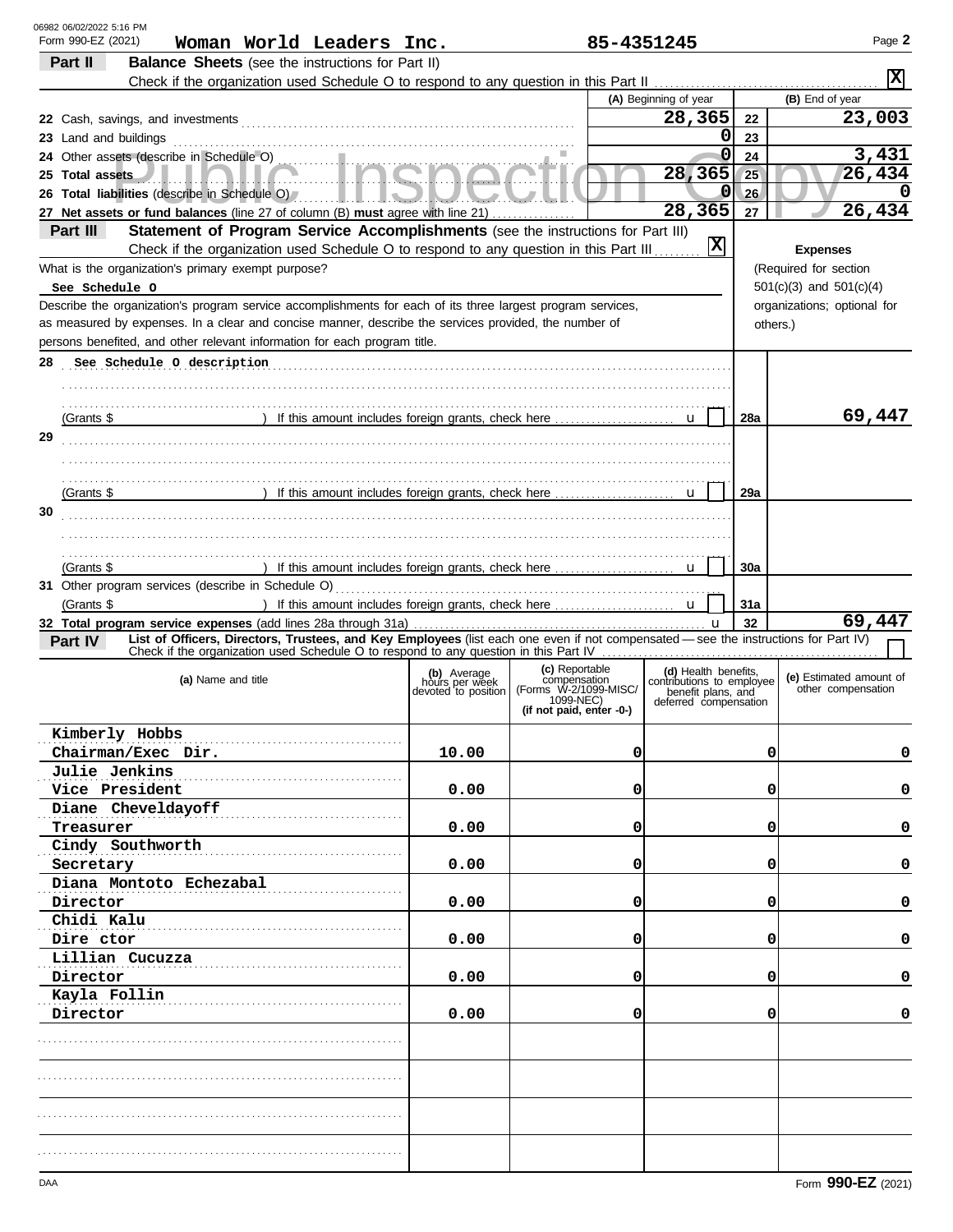|          | Form 990-EZ (2021)<br>Woman World Leaders Inc.<br>85-4351245                                                                                                                                                                                                                                                                    |                 |            | Page 3       |
|----------|---------------------------------------------------------------------------------------------------------------------------------------------------------------------------------------------------------------------------------------------------------------------------------------------------------------------------------|-----------------|------------|--------------|
|          | Other Information (Note the Schedule A and personal benefit contract statement requirements in the<br>Part V                                                                                                                                                                                                                    |                 |            |              |
|          | instructions for Part V.) Check if the organization used Schedule O to respond to any question in this Part V                                                                                                                                                                                                                   |                 |            |              |
| 33       | Did the organization engage in any significant activity not previously reported to the IRS? If "Yes," provide a                                                                                                                                                                                                                 |                 | <b>Yes</b> | No           |
|          | detailed description of each activity in Schedule O                                                                                                                                                                                                                                                                             | 33              |            | х            |
| 34       | Were any significant changes made to the organizing or governing documents? If "Yes," attach a conformed                                                                                                                                                                                                                        |                 |            |              |
|          | copy of the amended documents if they reflect a change to the organization's name. Otherwise, explain the                                                                                                                                                                                                                       |                 |            |              |
|          | change on Schedule O. See instructions <b>All Property Contains</b><br>$\mathcal{L}$                                                                                                                                                                                                                                            | 34              |            | X            |
| 35а      | Did the organization have unrelated business gross income of \$1,000 or more during the year from business                                                                                                                                                                                                                      |                 |            |              |
|          |                                                                                                                                                                                                                                                                                                                                 | 35a             |            | X            |
|          | If "Yes" to line 35a, has the organization filed a Form 990-T for the year? If "No," provide an explanation in Schedule O                                                                                                                                                                                                       | 35 <sub>b</sub> |            |              |
|          | Was the organization a section $501(c)(4)$ , $501(c)(5)$ , or $501(c)(6)$ organization subject to section 6033(e) notice,                                                                                                                                                                                                       |                 |            |              |
|          | reporting, and proxy tax requirements during the year? If "Yes," complete Schedule C, Part III [[[[[[[[[[[[[[[                                                                                                                                                                                                                  | 35c             |            | х            |
| 36       | Did the organization undergo a liquidation, dissolution, termination, or significant disposition of net assets                                                                                                                                                                                                                  |                 |            |              |
|          | during the year? If "Yes," complete applicable parts of Schedule N                                                                                                                                                                                                                                                              | 36              |            | х            |
| 37a<br>b | Enter amount of political expenditures, direct or indirect, as described in the instructions $\mathbf{u}$ $\mathbf{u}$ 37a<br>Did the organization file Form 1120-POL for this year?                                                                                                                                            | 37 <sub>b</sub> |            | х            |
| 38a      | Did the organization borrow from, or make any loans to, any officer, director, trustee, or key employee; or were                                                                                                                                                                                                                |                 |            |              |
|          | any such loans made in a prior year and still outstanding at the end of the tax year covered by this return?                                                                                                                                                                                                                    | 38a             |            | х            |
| b        | If "Yes," complete Schedule L, Part II, and enter the total amount involved [11, 11, 11, 11, 11, 11, 11, 11, 1<br>38b                                                                                                                                                                                                           |                 |            |              |
| 39       | Section 501(c)(7) organizations. Enter:                                                                                                                                                                                                                                                                                         |                 |            |              |
| а        | 39a                                                                                                                                                                                                                                                                                                                             |                 |            |              |
| b        | 39 <sub>b</sub>                                                                                                                                                                                                                                                                                                                 |                 |            |              |
| 40a      | Section 501(c)(3) organizations. Enter amount of tax imposed on the organization during the year under:                                                                                                                                                                                                                         |                 |            |              |
|          | section 4911 $\mathbf{u}$ (3) $\mathbf{u}$ (3) $\mathbf{u}$ (3) $\mathbf{u}$ (3) $\mathbf{u}$ (3) $\mathbf{u}$ (3) $\mathbf{u}$ (3) $\mathbf{u}$ (3) $\mathbf{u}$ (3) $\mathbf{u}$ (3) $\mathbf{u}$ (3) $\mathbf{u}$ (3) $\mathbf{u}$ (3) $\mathbf{u}$ (3) $\mathbf{u}$ (3) $\mathbf{u}$ (3)                                    |                 |            |              |
| b        | Section 501(c)(3), 501(c)(4), and 501(c)(29) organizations. Did the organization engage in any section 4958                                                                                                                                                                                                                     |                 |            |              |
|          | excess benefit transaction during the year, or did it engage in an excess benefit transaction in a prior year                                                                                                                                                                                                                   |                 |            |              |
|          | that has not been reported on any of its prior Forms 990 or 990-EZ? If "Yes," complete Schedule L, Part I                                                                                                                                                                                                                       | 40b             |            | х            |
| c        | Section $501(c)(3)$ , $501(c)(4)$ , and $501(c)(29)$ organizations. Enter amount of tax imposed                                                                                                                                                                                                                                 |                 |            |              |
|          | on organization managers or disqualified persons during the year under sections 4912,                                                                                                                                                                                                                                           |                 |            |              |
|          | 4955, and 4958<br>$\mathbf{u}$                                                                                                                                                                                                                                                                                                  |                 |            |              |
| d        | Section 501(c)(3), 501(c)(4), and 501(c)(29) organizations. Enter amount of tax on line                                                                                                                                                                                                                                         |                 |            |              |
|          | $\mathbf u$ and $\mathbf u$ and $\mathbf u$ and $\mathbf u$ and $\mathbf u$ and $\mathbf u$ and $\mathbf u$ and $\mathbf u$ and $\mathbf u$ and $\mathbf u$ and $\mathbf u$ and $\mathbf u$ and $\mathbf u$ and $\mathbf u$ and $\mathbf u$ and $\mathbf u$ and $\mathbf u$ and $\mathbf u$ and $\mathbf u$ and $\mathbf u$ and |                 |            |              |
| е        | All organizations. At any time during the tax year, was the organization a party to a prohibited tax shelter                                                                                                                                                                                                                    |                 |            |              |
|          | transaction? If "Yes," complete Form 8886-T                                                                                                                                                                                                                                                                                     | 40e             |            | х            |
| 41       | List the states with which a copy of this return is filed $\mathbf u$ None<br>42a The organization's books are in care of <b>u</b> Diane Cheveldayoff<br>Telephone no. u 954-594-9666                                                                                                                                           |                 |            |              |
|          | 17509 Deer Isle Cir                                                                                                                                                                                                                                                                                                             |                 |            |              |
|          | $ZIP + 4$ $\mathbf{u}$<br>Located at <b>u</b> Winter Garden                                                                                                                                                                                                                                                                     | 34787           |            |              |
| b        | At any time during the calendar year, did the organization have an interest in or a signature or other authority over                                                                                                                                                                                                           |                 | Yes        | No           |
|          | a financial account in a foreign country (such as a bank account, securities account, or other financial account)?                                                                                                                                                                                                              | 42b             |            | $\mathbf x$  |
|          | If "Yes," enter the name of the foreign country u                                                                                                                                                                                                                                                                               |                 |            |              |
|          | See the instructions for exceptions and filing requirements for FinCEN Form 114, Report of Foreign Bank and                                                                                                                                                                                                                     |                 |            |              |
|          | Financial Accounts (FBAR).                                                                                                                                                                                                                                                                                                      |                 |            |              |
| c        | At any time during the calendar year, did the organization maintain an office outside the United States?                                                                                                                                                                                                                        | 42c             |            | x            |
|          | If "Yes," enter the name of the foreign country <b>u</b>                                                                                                                                                                                                                                                                        |                 |            |              |
| 43       |                                                                                                                                                                                                                                                                                                                                 |                 |            | $\mathbf{u}$ |
|          |                                                                                                                                                                                                                                                                                                                                 |                 |            |              |
|          |                                                                                                                                                                                                                                                                                                                                 |                 | Yes        | No           |
| 44a      | Did the organization maintain any donor advised funds during the year? If "Yes," Form 990 must be                                                                                                                                                                                                                               |                 |            | X            |
|          | completed instead of Form 990-EZ                                                                                                                                                                                                                                                                                                | 44а             |            |              |
| b        | Did the organization operate one or more hospital facilities during the year? If "Yes," Form 990 must be                                                                                                                                                                                                                        | 44b             |            | X            |
| c        |                                                                                                                                                                                                                                                                                                                                 | 44c             |            | X            |
| d        | If "Yes" to line 44c, has the organization filed a Form 720 to report these payments? If "No," provide an                                                                                                                                                                                                                       |                 |            |              |
|          |                                                                                                                                                                                                                                                                                                                                 | 44d             |            |              |
| 45а      | Did the organization have a controlled entity within the meaning of section 512(b)(13)?                                                                                                                                                                                                                                         | 45a             |            | X            |
| b        | Did the organization receive any payment from or engage in any transaction with a controlled entity within the                                                                                                                                                                                                                  |                 |            |              |
|          | meaning of section 512(b)(13)? If "Yes," Form 990 and Schedule R may need to be completed instead of                                                                                                                                                                                                                            |                 |            |              |
|          |                                                                                                                                                                                                                                                                                                                                 | 45b             |            | X            |
|          |                                                                                                                                                                                                                                                                                                                                 |                 |            |              |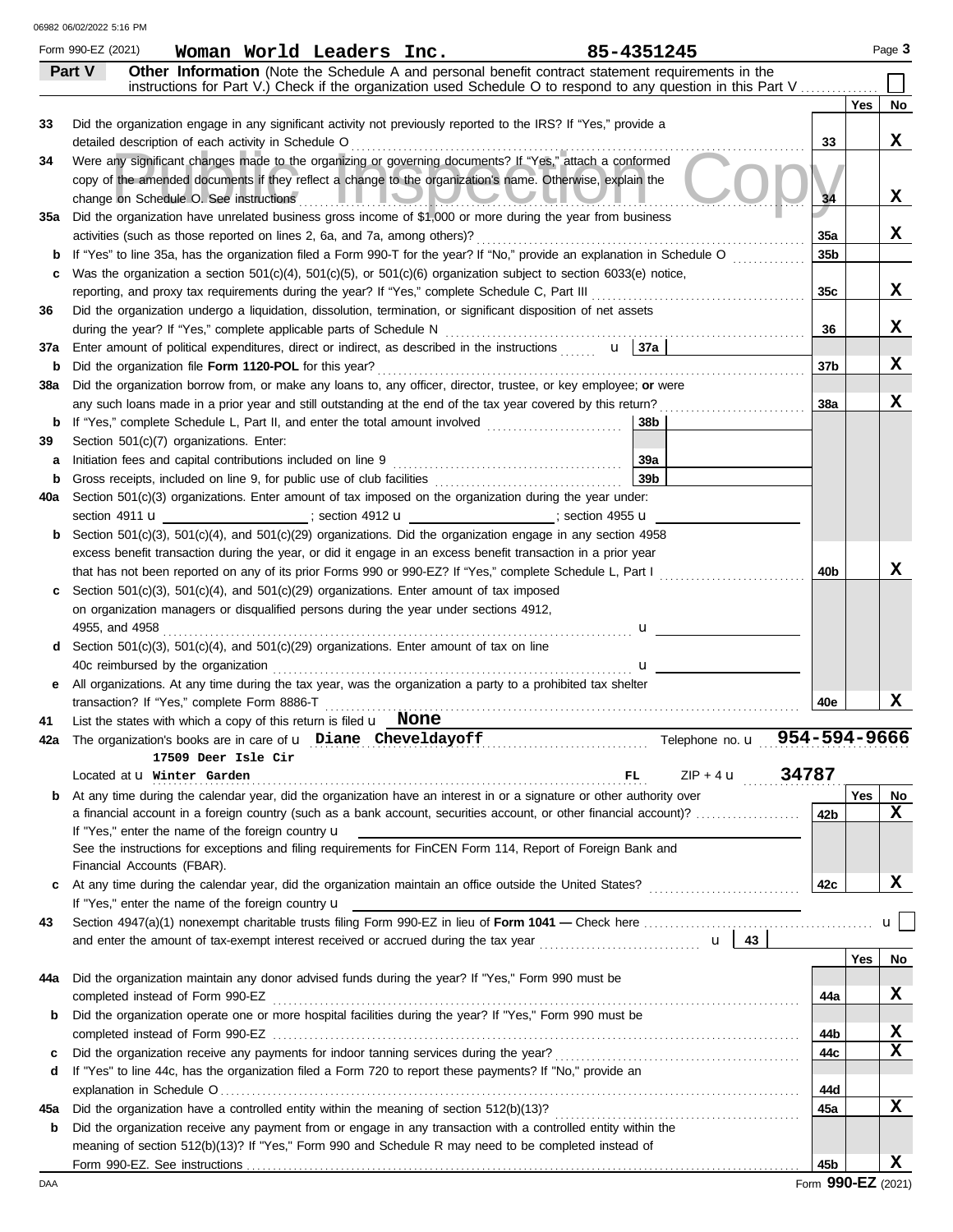| 06982 06/02/2022 5:16 PM |  |  |
|--------------------------|--|--|

|         |                                                                                                                                                                                                               | 06982 06/02/2022 5:16 PM |                                          |                                              |                                                              |                                                                                                                                                                                    |     |                                                                                |                                                                                                                                                                            |                |             |                                               |             |
|---------|---------------------------------------------------------------------------------------------------------------------------------------------------------------------------------------------------------------|--------------------------|------------------------------------------|----------------------------------------------|--------------------------------------------------------------|------------------------------------------------------------------------------------------------------------------------------------------------------------------------------------|-----|--------------------------------------------------------------------------------|----------------------------------------------------------------------------------------------------------------------------------------------------------------------------|----------------|-------------|-----------------------------------------------|-------------|
|         |                                                                                                                                                                                                               | Form 990-EZ (2021)       |                                          |                                              | Woman World Leaders Inc.                                     |                                                                                                                                                                                    |     | 85-4351245                                                                     |                                                                                                                                                                            |                |             |                                               | Page 4      |
| 46      |                                                                                                                                                                                                               |                          |                                          |                                              |                                                              | Did the organization engage, directly or indirectly, in political campaign activities on behalf of or in opposition                                                                |     |                                                                                |                                                                                                                                                                            |                |             | Yes                                           | No          |
|         |                                                                                                                                                                                                               |                          |                                          |                                              |                                                              |                                                                                                                                                                                    |     |                                                                                |                                                                                                                                                                            |                | 46          |                                               | x           |
|         | Part VI                                                                                                                                                                                                       |                          |                                          |                                              | Section 501(c)(3) Organizations Only                         |                                                                                                                                                                                    |     |                                                                                | All section 501(c)(3) organizations must answer questions 47-49b and 52, and complete the tables for lines                                                                 |                |             |                                               |             |
|         |                                                                                                                                                                                                               |                          | 50 and 51.                               |                                              |                                                              |                                                                                                                                                                                    |     |                                                                                |                                                                                                                                                                            |                |             |                                               |             |
|         |                                                                                                                                                                                                               |                          |                                          |                                              |                                                              | Check if the organization used Schedule O to respond to any question in this Part VI                                                                                               |     |                                                                                |                                                                                                                                                                            |                |             |                                               |             |
| 47      |                                                                                                                                                                                                               |                          |                                          |                                              |                                                              | Did the organization engage in lobbying activities or have a section 501(h) election in effect during the tax                                                                      |     |                                                                                |                                                                                                                                                                            |                |             | Yes                                           | No          |
|         |                                                                                                                                                                                                               |                          |                                          | year? If "Yes," complete Schedule C, Part II |                                                              |                                                                                                                                                                                    |     |                                                                                |                                                                                                                                                                            |                | 47          |                                               | х           |
| 48      |                                                                                                                                                                                                               |                          |                                          |                                              |                                                              |                                                                                                                                                                                    |     |                                                                                |                                                                                                                                                                            |                | 48          |                                               | $\mathbf x$ |
| 49a     |                                                                                                                                                                                                               |                          |                                          |                                              |                                                              |                                                                                                                                                                                    | 49a |                                                                                | $\mathbf x$                                                                                                                                                                |                |             |                                               |             |
| b       | If "Yes," was the related organization a section 527 organization?<br>49b<br>Complete this table for the organization's five highest compensated employees (other than officers, directors, trustees, and key |                          |                                          |                                              |                                                              |                                                                                                                                                                                    |     |                                                                                |                                                                                                                                                                            |                |             |                                               |             |
| 50      |                                                                                                                                                                                                               |                          |                                          |                                              |                                                              | employees) who each received more than \$100,000 of compensation from the organization. If there is none, enter "None."                                                            |     |                                                                                |                                                                                                                                                                            |                |             |                                               |             |
|         |                                                                                                                                                                                                               |                          |                                          |                                              |                                                              | (b) Average                                                                                                                                                                        |     | (c) Reportable                                                                 | (d) Health benefits.                                                                                                                                                       |                |             |                                               |             |
|         |                                                                                                                                                                                                               |                          |                                          | (a) Name and title of each employee          |                                                              | hours per week<br>devoted to position                                                                                                                                              |     | compensation<br>(Forms W-2/1099-MISC)<br>1099-NEC)<br>(if not paid, enter -0-) | contributions to employee<br>benefit plans, and<br>deferred compensation                                                                                                   |                |             | (e) Estimated amount of<br>other compensation |             |
|         | None                                                                                                                                                                                                          |                          |                                          |                                              |                                                              |                                                                                                                                                                                    |     |                                                                                |                                                                                                                                                                            |                |             |                                               |             |
|         |                                                                                                                                                                                                               |                          |                                          |                                              |                                                              |                                                                                                                                                                                    |     |                                                                                |                                                                                                                                                                            |                |             |                                               |             |
|         |                                                                                                                                                                                                               |                          |                                          |                                              |                                                              |                                                                                                                                                                                    |     |                                                                                |                                                                                                                                                                            |                |             |                                               |             |
|         |                                                                                                                                                                                                               |                          |                                          |                                              |                                                              |                                                                                                                                                                                    |     |                                                                                |                                                                                                                                                                            |                |             |                                               |             |
|         |                                                                                                                                                                                                               |                          |                                          |                                              |                                                              |                                                                                                                                                                                    |     |                                                                                |                                                                                                                                                                            |                |             |                                               |             |
|         |                                                                                                                                                                                                               |                          |                                          |                                              |                                                              |                                                                                                                                                                                    |     |                                                                                |                                                                                                                                                                            |                |             |                                               |             |
| f       |                                                                                                                                                                                                               |                          |                                          |                                              | Total number of other employees paid over \$100,000          |                                                                                                                                                                                    |     |                                                                                |                                                                                                                                                                            |                |             |                                               |             |
| 51      |                                                                                                                                                                                                               |                          |                                          |                                              |                                                              | \$100,000 of compensation from the organization. If there is none, enter "None."                                                                                                   |     |                                                                                | Complete this table for the organization's five highest compensated independent contractors who each received more than                                                    |                |             |                                               |             |
|         |                                                                                                                                                                                                               |                          |                                          |                                              | (a) Name and business address of each independent contractor |                                                                                                                                                                                    |     |                                                                                | (b) Type of service                                                                                                                                                        |                |             | (c) Compensation                              |             |
|         | None                                                                                                                                                                                                          |                          |                                          |                                              |                                                              |                                                                                                                                                                                    |     |                                                                                |                                                                                                                                                                            |                |             |                                               |             |
|         |                                                                                                                                                                                                               |                          |                                          |                                              |                                                              |                                                                                                                                                                                    |     |                                                                                |                                                                                                                                                                            |                |             |                                               |             |
|         |                                                                                                                                                                                                               |                          |                                          |                                              |                                                              |                                                                                                                                                                                    |     |                                                                                |                                                                                                                                                                            |                |             |                                               |             |
|         |                                                                                                                                                                                                               |                          |                                          |                                              |                                                              |                                                                                                                                                                                    |     |                                                                                |                                                                                                                                                                            |                |             |                                               |             |
|         |                                                                                                                                                                                                               |                          |                                          |                                              |                                                              |                                                                                                                                                                                    |     |                                                                                |                                                                                                                                                                            |                |             |                                               |             |
| d<br>52 |                                                                                                                                                                                                               |                          |                                          |                                              |                                                              | Total number of other independent contractors each receiving over \$100,000<br>Did the organization complete Schedule A? Note: All section $501(c)(3)$ organizations must attach a |     |                                                                                |                                                                                                                                                                            | $ \mathbf{x} $ |             |                                               | No          |
|         |                                                                                                                                                                                                               | completed Schedule A     |                                          |                                              |                                                              |                                                                                                                                                                                    |     |                                                                                | Under penalties of perjury, I declare that I have examined this return, including accompanying schedules and statements, and to the best of my knowledge and belief, it is |                | Yes         |                                               |             |
|         |                                                                                                                                                                                                               |                          |                                          |                                              |                                                              | true, correct, and complete. Declaration of preparer (other than officer) is based on all information of which preparer has any knowledge.                                         |     |                                                                                |                                                                                                                                                                            |                |             |                                               |             |
| Sign    |                                                                                                                                                                                                               |                          | Signature of officer                     |                                              |                                                              |                                                                                                                                                                                    |     | Date                                                                           |                                                                                                                                                                            |                |             |                                               |             |
| Here    |                                                                                                                                                                                                               |                          | Kimberly<br>Type or print name and title | Hobbs                                        |                                                              |                                                                                                                                                                                    |     |                                                                                | Chairman/Exec Dir.                                                                                                                                                         |                |             |                                               |             |
|         |                                                                                                                                                                                                               |                          | Print/Type preparer's name               |                                              |                                                              | Preparer's signature                                                                                                                                                               |     |                                                                                | Date                                                                                                                                                                       | Check          | <b>PTIN</b> |                                               |             |
| Paid    |                                                                                                                                                                                                               |                          |                                          | Beryl N Stokes, III, CPA                     |                                                              | Beryl N Stokes, III, CPA                                                                                                                                                           |     |                                                                                | 06/02/22                                                                                                                                                                   | self-employed  |             | P01050094                                     |             |
|         | <b>Preparer</b>                                                                                                                                                                                               | Firm's name $\}$         |                                          | Sandy Stokes                                 | <b>PLLC</b>                                                  |                                                                                                                                                                                    |     |                                                                                | Firm's $EIN$ }                                                                                                                                                             |                |             | 59-3002437                                    |             |
|         | Use Only                                                                                                                                                                                                      | Firm's address $\}$      |                                          | Leesburg, FL                                 | 1035 W Dixie Ave                                             | 34748-6349                                                                                                                                                                         |     |                                                                                | Phone no.                                                                                                                                                                  | 352-678-6078   |             |                                               |             |
|         |                                                                                                                                                                                                               |                          |                                          |                                              |                                                              | May the IRS discuss this return with the preparer shown above? See instructions                                                                                                    |     |                                                                                |                                                                                                                                                                            |                | X Yes       |                                               | No          |

Form **990-EZ** (2021)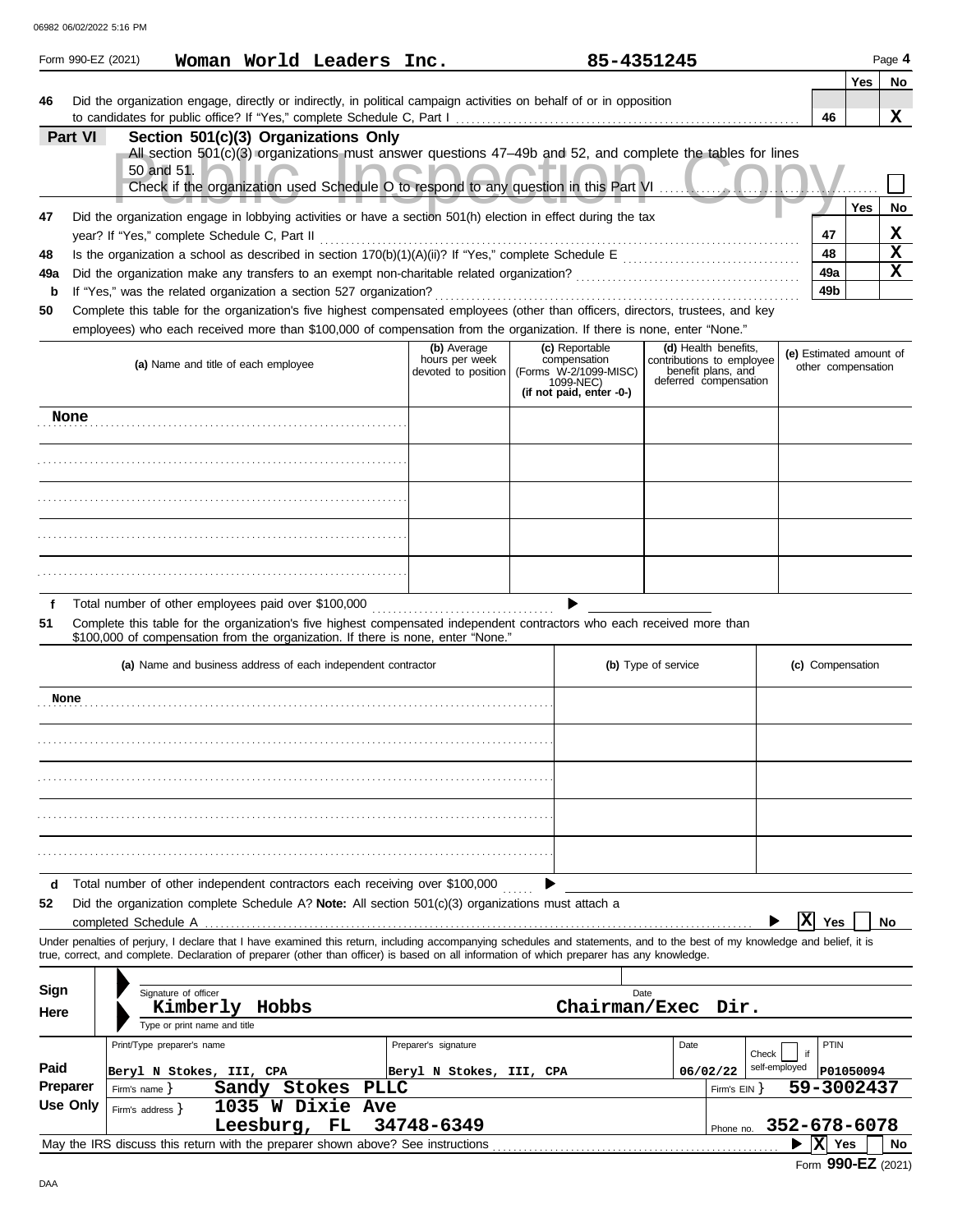| <b>SCHEDULE A</b>          |                                                                                                                                                                                      | <b>Public Charity Status and Public Support</b>                                                                                                                                                                                                             |                          |                          |                               | OMB No. 1545-0047                   |  |  |  |
|----------------------------|--------------------------------------------------------------------------------------------------------------------------------------------------------------------------------------|-------------------------------------------------------------------------------------------------------------------------------------------------------------------------------------------------------------------------------------------------------------|--------------------------|--------------------------|-------------------------------|-------------------------------------|--|--|--|
| (Form 990)                 |                                                                                                                                                                                      | Complete if the organization is a section 501(c)(3) organization or a section 4947(a)(1) nonexempt charitable trust.                                                                                                                                        |                          |                          |                               | 2021                                |  |  |  |
| Department of the Treasury |                                                                                                                                                                                      | La Attach to Form 990 or Form 990-EZ.                                                                                                                                                                                                                       |                          |                          |                               | Open to Public                      |  |  |  |
| Internal Revenue Service   |                                                                                                                                                                                      | <b>u</b> Go to www.irs.gov/Form990 for instructions and the latest information.                                                                                                                                                                             |                          |                          |                               | Inspection                          |  |  |  |
| Name of the organization   | ш                                                                                                                                                                                    | Woman World Leaders Inc.                                                                                                                                                                                                                                    |                          |                          | 85-4351245                    | Employer identification number      |  |  |  |
| Part I                     |                                                                                                                                                                                      | Reason for Public Charity Status. (All organizations must complete this part.) See instructions.                                                                                                                                                            |                          |                          |                               |                                     |  |  |  |
|                            |                                                                                                                                                                                      | The organization is not a private foundation because it is: (For lines 1 through 12, check only one box.)                                                                                                                                                   |                          |                          |                               |                                     |  |  |  |
| 1                          | A church, convention of churches, or association of churches described in section 170(b)(1)(A)(i).                                                                                   |                                                                                                                                                                                                                                                             |                          |                          |                               |                                     |  |  |  |
| 2<br>3                     | A school described in section 170(b)(1)(A)(ii). (Attach Schedule E (Form 990).)<br>A hospital or a cooperative hospital service organization described in section 170(b)(1)(A)(iii). |                                                                                                                                                                                                                                                             |                          |                          |                               |                                     |  |  |  |
| 4                          |                                                                                                                                                                                      | A medical research organization operated in conjunction with a hospital described in section 170(b)(1)(A)(iii). Enter the hospital's name,                                                                                                                  |                          |                          |                               |                                     |  |  |  |
| city, and state:           |                                                                                                                                                                                      |                                                                                                                                                                                                                                                             |                          |                          |                               |                                     |  |  |  |
| 5                          |                                                                                                                                                                                      | An organization operated for the benefit of a college or university owned or operated by a governmental unit described in                                                                                                                                   |                          |                          |                               |                                     |  |  |  |
|                            | section 170(b)(1)(A)(iv). (Complete Part II.)                                                                                                                                        |                                                                                                                                                                                                                                                             |                          |                          |                               |                                     |  |  |  |
| 6                          |                                                                                                                                                                                      | A federal, state, or local government or governmental unit described in section 170(b)(1)(A)(v).                                                                                                                                                            |                          |                          |                               |                                     |  |  |  |
| Ιx<br>7                    | described in section 170(b)(1)(A)(vi). (Complete Part II.)                                                                                                                           | An organization that normally receives a substantial part of its support from a governmental unit or from the general public                                                                                                                                |                          |                          |                               |                                     |  |  |  |
| 8<br>9                     |                                                                                                                                                                                      | A community trust described in section 170(b)(1)(A)(vi). (Complete Part II.)<br>An agricultural research organization described in section 170(b)(1)(A)(ix) operated in conjunction with a land-grant college                                               |                          |                          |                               |                                     |  |  |  |
| university:                |                                                                                                                                                                                      | or university or a non-land-grant college of agriculture (see instructions). Enter the name, city, and state of the college or                                                                                                                              |                          |                          |                               |                                     |  |  |  |
| 10                         |                                                                                                                                                                                      | An organization that normally receives (1) more than 33 1/3% of its support from contributions, membership fees, and gross                                                                                                                                  |                          |                          |                               |                                     |  |  |  |
|                            |                                                                                                                                                                                      | receipts from activities related to its exempt functions, subject to certain exceptions; and (2) no more than 331/3% of its                                                                                                                                 |                          |                          |                               |                                     |  |  |  |
|                            |                                                                                                                                                                                      | support from gross investment income and unrelated business taxable income (less section 511 tax) from businesses<br>acquired by the organization after June 30, 1975. See section 509(a)(2). (Complete Part III.)                                          |                          |                          |                               |                                     |  |  |  |
| 11                         |                                                                                                                                                                                      | An organization organized and operated exclusively to test for public safety. See section 509(a)(4).                                                                                                                                                        |                          |                          |                               |                                     |  |  |  |
| 12                         |                                                                                                                                                                                      | An organization organized and operated exclusively for the benefit of, to perform the functions of, or to carry out the purposes of                                                                                                                         |                          |                          |                               |                                     |  |  |  |
|                            |                                                                                                                                                                                      | one or more publicly supported organizations described in section 509(a)(1) or section 509(a)(2). See section 509(a)(3). Check<br>the box on lines 12a through 12d that describes the type of supporting organization and complete lines 12e, 12f, and 12g. |                          |                          |                               |                                     |  |  |  |
| a                          |                                                                                                                                                                                      | Type I. A supporting organization operated, supervised, or controlled by its supported organization(s), typically by giving<br>the supported organization(s) the power to regularly appoint or elect a majority of the directors or trustees of the         |                          |                          |                               |                                     |  |  |  |
|                            |                                                                                                                                                                                      | supporting organization. You must complete Part IV, Sections A and B.<br>Type II. A supporting organization supervised or controlled in connection with its supported organization(s), by having                                                            |                          |                          |                               |                                     |  |  |  |
| b                          |                                                                                                                                                                                      | control or management of the supporting organization vested in the same persons that control or manage the supported<br>organization(s). You must complete Part IV, Sections A and C.                                                                       |                          |                          |                               |                                     |  |  |  |
| c                          |                                                                                                                                                                                      | Type III functionally integrated. A supporting organization operated in connection with, and functionally integrated with,<br>its supported organization(s) (see instructions). You must complete Part IV, Sections A, D, and E.                            |                          |                          |                               |                                     |  |  |  |
| d                          |                                                                                                                                                                                      | Type III non-functionally integrated. A supporting organization operated in connection with its supported organization(s)<br>that is not functionally integrated. The organization generally must satisfy a distribution requirement and an attentiveness   |                          |                          |                               |                                     |  |  |  |
|                            |                                                                                                                                                                                      | requirement (see instructions). You must complete Part IV, Sections A and D, and Part V.                                                                                                                                                                    |                          |                          |                               |                                     |  |  |  |
| е                          |                                                                                                                                                                                      | Check this box if the organization received a written determination from the IRS that it is a Type I, Type II, Type III<br>functionally integrated, or Type III non-functionally integrated supporting organization.                                        |                          |                          |                               |                                     |  |  |  |
| f                          | Enter the number of supported organizations                                                                                                                                          |                                                                                                                                                                                                                                                             |                          |                          |                               |                                     |  |  |  |
| g                          |                                                                                                                                                                                      | Provide the following information about the supported organization(s).                                                                                                                                                                                      |                          |                          |                               |                                     |  |  |  |
| (i) Name of supported      | (ii) EIN                                                                                                                                                                             | (iii) Type of organization                                                                                                                                                                                                                                  | (iv) Is the organization | listed in your governing | (v) Amount of monetary        | (vi) Amount of                      |  |  |  |
| organization               |                                                                                                                                                                                      | (described on lines 1-10<br>above (see instructions))                                                                                                                                                                                                       | document?                |                          | support (see<br>instructions) | other support (see<br>instructions) |  |  |  |
|                            |                                                                                                                                                                                      |                                                                                                                                                                                                                                                             | Yes                      | No                       |                               |                                     |  |  |  |
| (A)                        |                                                                                                                                                                                      |                                                                                                                                                                                                                                                             |                          |                          |                               |                                     |  |  |  |
| (B)                        |                                                                                                                                                                                      |                                                                                                                                                                                                                                                             |                          |                          |                               |                                     |  |  |  |
|                            |                                                                                                                                                                                      |                                                                                                                                                                                                                                                             |                          |                          |                               |                                     |  |  |  |
| (C)                        |                                                                                                                                                                                      |                                                                                                                                                                                                                                                             |                          |                          |                               |                                     |  |  |  |
| (D)                        |                                                                                                                                                                                      |                                                                                                                                                                                                                                                             |                          |                          |                               |                                     |  |  |  |
| (E)                        |                                                                                                                                                                                      |                                                                                                                                                                                                                                                             |                          |                          |                               |                                     |  |  |  |
| Total                      |                                                                                                                                                                                      |                                                                                                                                                                                                                                                             |                          |                          |                               |                                     |  |  |  |
|                            | For Paperwork Reduction Act Notice, see the Instructions for Form 990 or 990-EZ.                                                                                                     |                                                                                                                                                                                                                                                             |                          |                          |                               | Schedule A (Form 990) 2021          |  |  |  |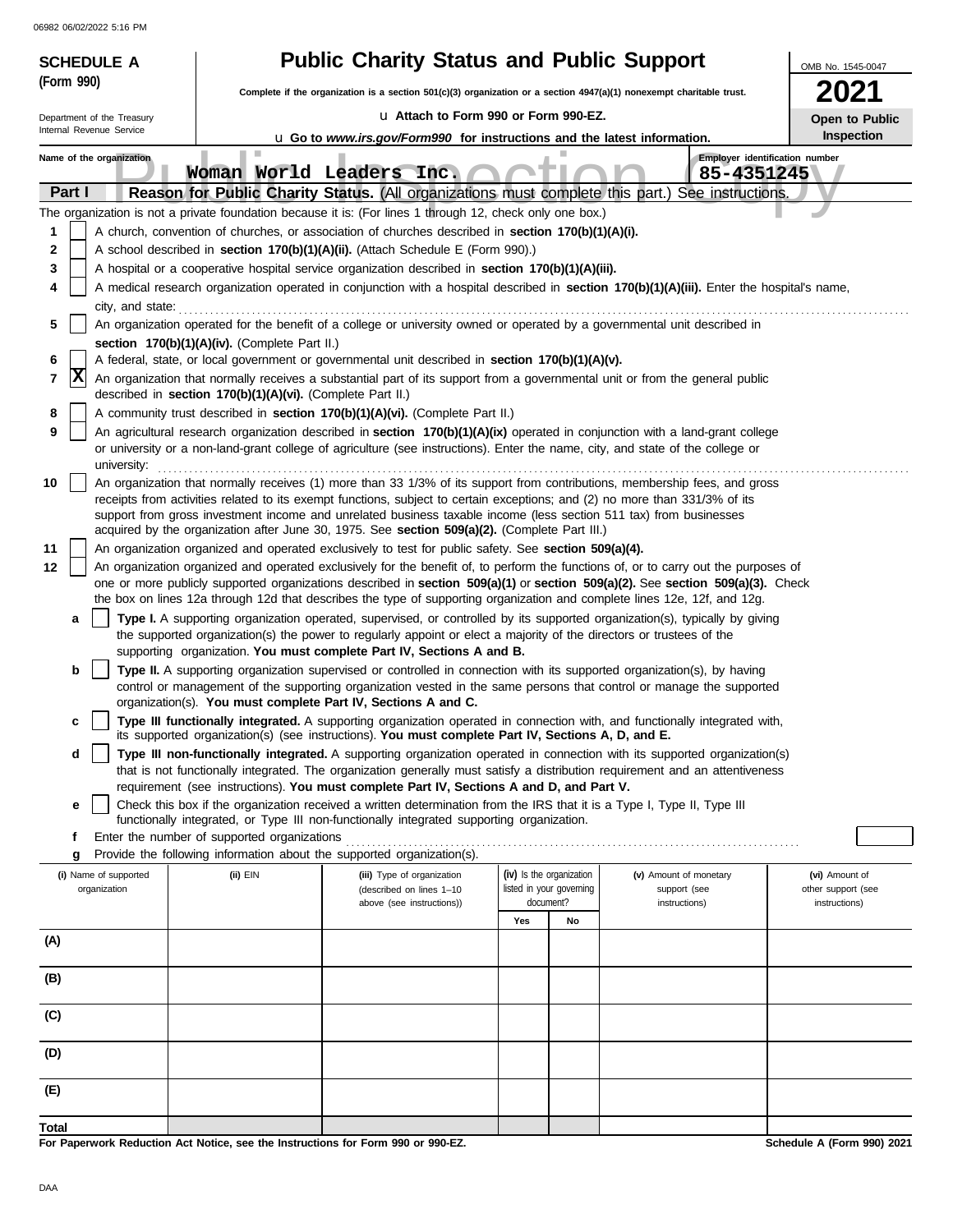|              | Schedule A (Form 990) 2021                                                                                                                                                                                                                                                                                                                                    |          | Woman World Leaders Inc. |            |            | 85-4351245 | Page 2                  |
|--------------|---------------------------------------------------------------------------------------------------------------------------------------------------------------------------------------------------------------------------------------------------------------------------------------------------------------------------------------------------------------|----------|--------------------------|------------|------------|------------|-------------------------|
|              | Support Schedule for Organizations Described in Sections 170(b)(1)(A)(iv) and 170(b)(1)(A)(vi)<br>Part II                                                                                                                                                                                                                                                     |          |                          |            |            |            |                         |
|              | (Complete only if you checked the box on line 5, 7, or 8 of Part I or if the organization failed to qualify under                                                                                                                                                                                                                                             |          |                          |            |            |            |                         |
|              | Part III. If the organization fails to qualify under the tests listed below, please complete Part III.)                                                                                                                                                                                                                                                       |          |                          |            |            |            |                         |
|              | <b>Section A. Public Support</b>                                                                                                                                                                                                                                                                                                                              |          |                          |            |            |            |                         |
|              | Calendar year (or fiscal year beginning in)<br>$\mathbf{u}$                                                                                                                                                                                                                                                                                                   | (a) 2017 | (b) 2018                 | $(c)$ 2019 | (d) $2020$ | (e) $2021$ | (f) Total               |
| 1            | Gifts, grants, contributions, and<br>membership fees received. (Do not<br>include any "unusual grants.")                                                                                                                                                                                                                                                      |          |                          |            |            | 66,820     | 66,820                  |
| $\mathbf{2}$ | Tax revenues levied for the<br>organization's benefit and either paid<br>to or expended on its behalf                                                                                                                                                                                                                                                         |          |                          |            |            |            |                         |
| 3            | The value of services or facilities<br>furnished by a governmental unit to the<br>organization without charge                                                                                                                                                                                                                                                 |          |                          |            |            |            |                         |
| 4            | Total. Add lines 1 through 3                                                                                                                                                                                                                                                                                                                                  |          |                          |            |            | 66,820     | 66,820                  |
| 5            | The portion of total contributions by<br>each person (other than a<br>governmental unit or publicly<br>supported organization) included on<br>line 1 that exceeds 2% of the amount<br>shown on line 11, column (f)                                                                                                                                            |          |                          |            |            |            |                         |
| 6            | Public support. Subtract line 5 from line 4                                                                                                                                                                                                                                                                                                                   |          |                          |            |            |            | 66,820                  |
|              | <b>Section B. Total Support</b>                                                                                                                                                                                                                                                                                                                               |          |                          |            |            |            |                         |
|              | Calendar year (or fiscal year beginning in)<br>$\mathbf{u}$                                                                                                                                                                                                                                                                                                   | (a) 2017 | (b) 2018                 | $(c)$ 2019 | $(d)$ 2020 | (e) $2021$ | (f) Total               |
| 7            | Amounts from line 4                                                                                                                                                                                                                                                                                                                                           |          |                          |            |            | 66,820     | 66,820                  |
| 8            | Gross income from interest, dividends,<br>payments received on securities loans,<br>rents, royalties, and income from<br>similar sources                                                                                                                                                                                                                      |          |                          |            |            | 1,972      | 1,972                   |
| 9            | Net income from unrelated business<br>activities, whether or not the business<br>is regularly carried on                                                                                                                                                                                                                                                      |          |                          |            |            |            |                         |
| 10           | Other income. Do not include gain or<br>loss from the sale of capital assets                                                                                                                                                                                                                                                                                  |          |                          |            |            |            |                         |
| 11           | Total support. Add lines 7 through 10                                                                                                                                                                                                                                                                                                                         |          |                          |            |            |            | 68,792                  |
| 12           | Gross receipts from related activities, etc. (see instructions)                                                                                                                                                                                                                                                                                               |          |                          |            |            | 12         | 3,017                   |
| 13           | First 5 years. If the Form 990 is for the organization's first, second, third, fourth, or fifth tax year as a section 501(c)(3)                                                                                                                                                                                                                               |          |                          |            |            |            |                         |
|              | organization, check this box and stop here                                                                                                                                                                                                                                                                                                                    |          |                          |            |            |            | $\overline{\mathbf{x}}$ |
|              | Section C. Computation of Public Support Percentage                                                                                                                                                                                                                                                                                                           |          |                          |            |            |            |                         |
| 14           |                                                                                                                                                                                                                                                                                                                                                               |          |                          |            |            | 14         | %                       |
| 15           | Public support percentage from 2020 Schedule A, Part II, line 14<br>33 1/3% support test-2021. If the organization did not check the box on line 13, and line 14 is 33 1/3% or more, check this                                                                                                                                                               |          |                          |            |            | 15         | %                       |
| 16a          |                                                                                                                                                                                                                                                                                                                                                               |          |                          |            |            |            |                         |
| b            | box and stop here. The organization qualifies as a publicly supported organization [11] content content content content or the content of the content of the content of the content of the content of the content of the conte<br>33 1/3% support test-2020. If the organization did not check a box on line 13 or 16a, and line 15 is 33 1/3% or more, check |          |                          |            |            |            |                         |
|              | this box and <b>stop here.</b> The organization qualifies as a publicly supported organization                                                                                                                                                                                                                                                                |          |                          |            |            |            |                         |
| 17а          | 10%-facts-and-circumstances test-2021. If the organization did not check a box on line 13, 16a, or 16b, and line 14 is                                                                                                                                                                                                                                        |          |                          |            |            |            |                         |
|              | 10% or more, and if the organization meets the facts-and-circumstances test, check this box and stop here. Explain in<br>Part VI how the organization meets the facts-and-circumstances test. The organization qualifies as a publicly supported<br>organization                                                                                              |          |                          |            |            |            |                         |
| b            | 10%-facts-and-circumstances test-2020. If the organization did not check a box on line 13, 16a, 16b, or 17a, and line                                                                                                                                                                                                                                         |          |                          |            |            |            |                         |
|              | 15 is 10% or more, and if the organization meets the facts-and-circumstances test, check this box and stop here. Explain                                                                                                                                                                                                                                      |          |                          |            |            |            |                         |
|              | in Part VI how the organization meets the facts-and-circumstances test. The organization qualifies as a publicly supported                                                                                                                                                                                                                                    |          |                          |            |            |            |                         |
|              | organization                                                                                                                                                                                                                                                                                                                                                  |          |                          |            |            |            |                         |
| 18           | Private foundation. If the organization did not check a box on line 13, 16a, 16b, 17a, or 17b, check this box and see                                                                                                                                                                                                                                         |          |                          |            |            |            |                         |
|              | <b>instructions</b>                                                                                                                                                                                                                                                                                                                                           |          |                          |            |            |            |                         |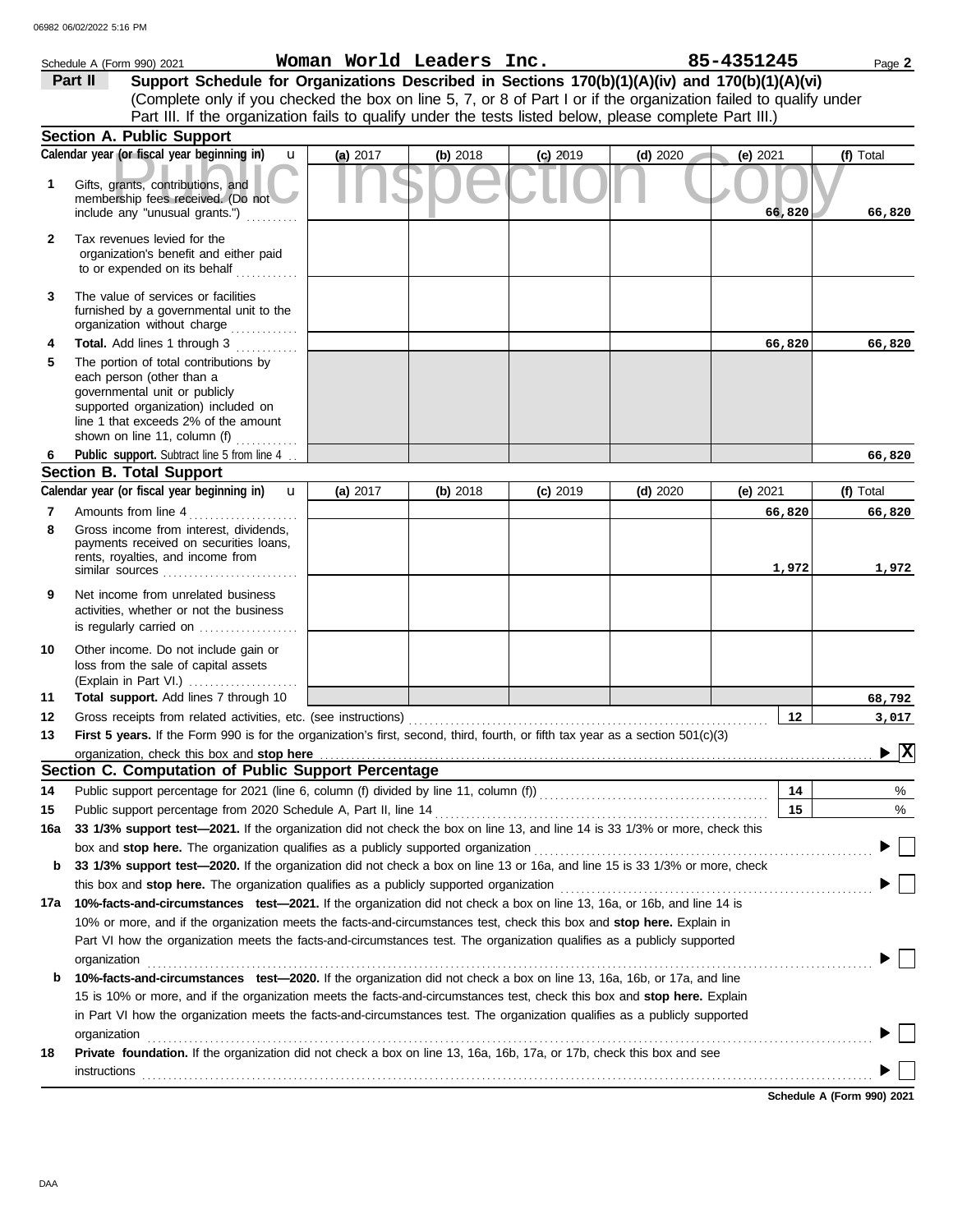|              | Schedule A (Form 990) 2021                                                                                                                                                        |          | Woman World Leaders Inc. |            | 85-4351245 |            | Page 3    |
|--------------|-----------------------------------------------------------------------------------------------------------------------------------------------------------------------------------|----------|--------------------------|------------|------------|------------|-----------|
|              | Support Schedule for Organizations Described in Section 509(a)(2)<br>Part III                                                                                                     |          |                          |            |            |            |           |
|              | (Complete only if you checked the box on line 10 of Part I or if the organization failed to qualify under Part II.                                                                |          |                          |            |            |            |           |
|              | If the organization fails to qualify under the tests listed below, please complete Part II.)                                                                                      |          |                          |            |            |            |           |
|              | Section A. Public Support                                                                                                                                                         |          |                          |            |            |            |           |
|              | Calendar year (or fiscal year beginning in)<br>$\mathbf{u}$                                                                                                                       | (a) 2017 | (b) 2018                 | $(c)$ 2019 | $(d)$ 2020 | $(e)$ 2021 | (f) Total |
| 1            | Gifts, grants, contributions, and membership fees<br>received. (Do not include any "unusual grants.")                                                                             |          |                          |            |            |            |           |
| $\mathbf{2}$ | Gross receipts from admissions, merchandise<br>sold or services performed, or facilities<br>furnished in any activity that is related to the<br>organization's tax-exempt purpose |          |                          |            |            |            |           |
| 3            | Gross receipts from activities that are not an<br>unrelated trade or business under section 513                                                                                   |          |                          |            |            |            |           |
| 4            | Tax revenues levied for the<br>organization's benefit and either paid<br>to or expended on its behalf<br><u>.</u><br>.                                                            |          |                          |            |            |            |           |
| 5            | The value of services or facilities<br>furnished by a governmental unit to the<br>organization without charge                                                                     |          |                          |            |            |            |           |
| 6            | Total. Add lines 1 through 5                                                                                                                                                      |          |                          |            |            |            |           |
|              | <b>7a</b> Amounts included on lines 1, 2, and 3<br>received from disqualified persons                                                                                             |          |                          |            |            |            |           |
| b            | Amounts included on lines 2 and 3<br>received from other than disqualified<br>persons that exceed the greater of \$5,000<br>or 1% of the amount on line 13 for the year $\ldots$  |          |                          |            |            |            |           |
| c            | Add lines 7a and 7b<br>.                                                                                                                                                          |          |                          |            |            |            |           |
| 8            | Public support. (Subtract line 7c from<br>line $6.$ )                                                                                                                             |          |                          |            |            |            |           |
|              | <b>Section B. Total Support</b>                                                                                                                                                   |          |                          |            |            |            |           |
|              | Calendar year (or fiscal year beginning in)<br>$\mathbf{u}$                                                                                                                       | (a) 2017 | (b) 2018                 | $(c)$ 2019 | $(d)$ 2020 | (e) 2021   | (f) Total |
| 9            | Amounts from line 6<br><u> 1966 - Johann Stoff, Amerikaansk kanton en </u>                                                                                                        |          |                          |            |            |            |           |
| 10a          | Gross income from interest, dividends,<br>payments received on securities loans, rents,<br>royalties, and income from similar sources                                             |          |                          |            |            |            |           |
|              | Unrelated business taxable income (less<br>section 511 taxes) from businesses<br>acquired after June 30, 1975                                                                     |          |                          |            |            |            |           |
| c            | Add lines 10a and 10b                                                                                                                                                             |          |                          |            |            |            |           |
| 11           | Net income from unrelated business<br>activities not included on line 10b, whether<br>or not the business is regularly carried on                                                 |          |                          |            |            |            |           |
| 12           | Other income. Do not include gain or<br>loss from the sale of capital assets<br>(Explain in Part VI.)                                                                             |          |                          |            |            |            |           |
| 13           | Total support. (Add lines 9, 10c, 11,                                                                                                                                             |          |                          |            |            |            |           |
|              | and 12.)                                                                                                                                                                          |          |                          |            |            |            |           |
| 14           | First 5 years. If the Form 990 is for the organization's first, second, third, fourth, or fifth tax year as a section 501(c)(3)                                                   |          |                          |            |            |            |           |
|              | organization, check this box and stop here<br>Section C. Computation of Public Support Percentage                                                                                 |          |                          |            |            |            |           |
|              |                                                                                                                                                                                   |          |                          |            |            | 15         |           |
| 15           |                                                                                                                                                                                   |          |                          |            |            | 16         | %<br>$\%$ |
| 16           | Section D. Computation of Investment Income Percentage                                                                                                                            |          |                          |            |            |            |           |
| 17           |                                                                                                                                                                                   |          |                          |            |            | 17         | %         |
| 18           |                                                                                                                                                                                   |          |                          |            |            | 18         | %         |
| 19a          | 33 1/3% support tests-2021. If the organization did not check the box on line 14, and line 15 is more than 33 1/3%, and line                                                      |          |                          |            |            |            |           |
|              |                                                                                                                                                                                   |          |                          |            |            |            |           |
| b            | 33 1/3% support tests-2020. If the organization did not check a box on line 14 or line 19a, and line 16 is more than 33 1/3%, and                                                 |          |                          |            |            |            |           |
|              |                                                                                                                                                                                   |          |                          |            |            |            |           |
| 20           |                                                                                                                                                                                   |          |                          |            |            |            |           |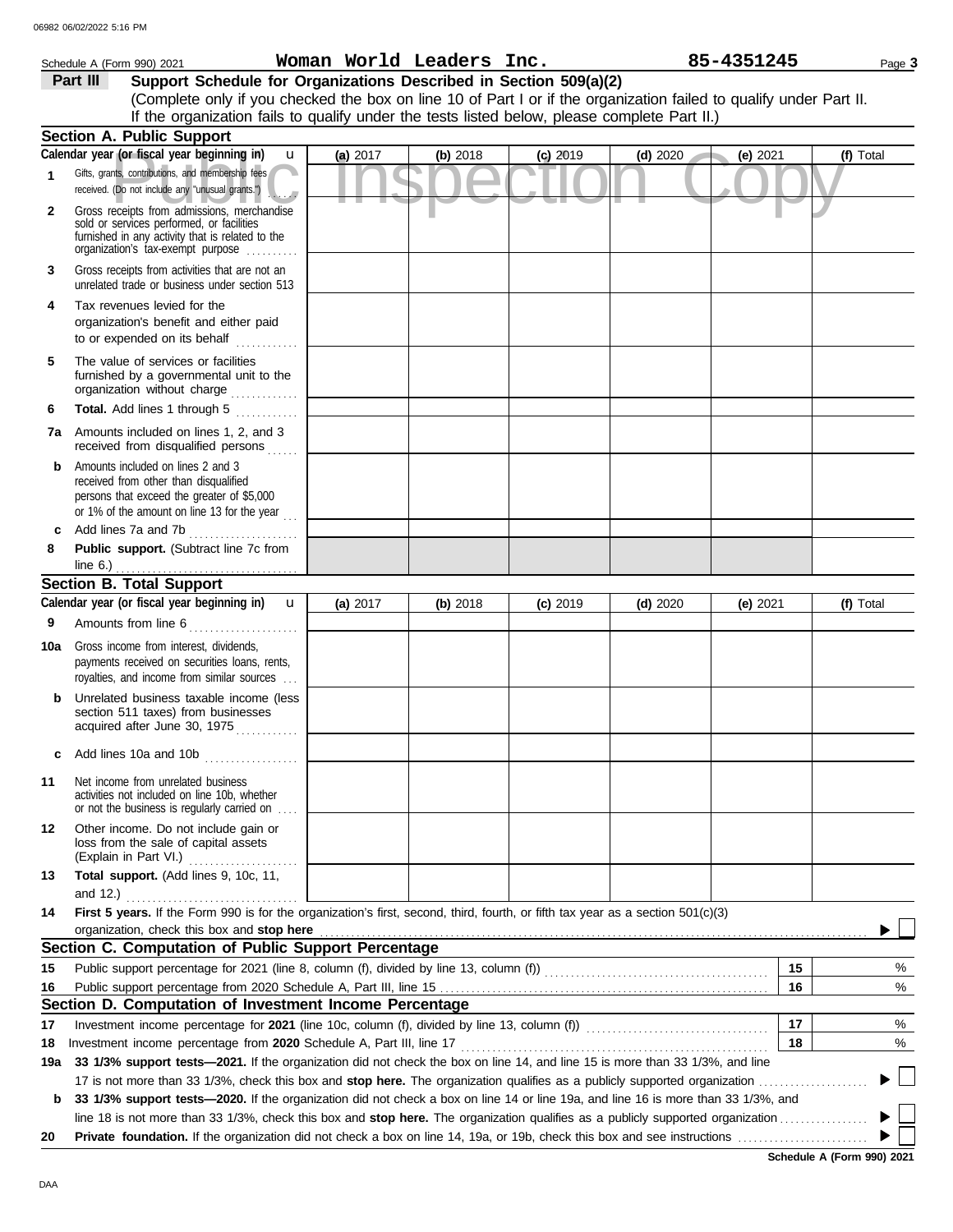|     | 85-4351245<br>Woman World Leaders Inc.<br>Schedule A (Form 990) 2021                                                                                                                                                                  |                            | Page 4 |
|-----|---------------------------------------------------------------------------------------------------------------------------------------------------------------------------------------------------------------------------------------|----------------------------|--------|
|     | <b>Supporting Organizations</b><br>Part IV                                                                                                                                                                                            |                            |        |
|     | (Complete only if you checked a box in line 12 on Part I. If you checked box 12a, Part I, complete Sections A                                                                                                                         |                            |        |
|     | and B. If you checked box 12b, Part I, complete Sections A and C. If you checked box 12c, Part I, complete                                                                                                                            |                            |        |
|     | Sections A, D, and E. If you checked box 12d, Part I, complete Sections A and D, and complete Part V.)                                                                                                                                |                            |        |
|     | Section A. All Supporting Organizations                                                                                                                                                                                               |                            |        |
| 1   | Are all of the organization's supported organizations listed by name in the organization's governing                                                                                                                                  | Yes                        | No     |
|     | documents? If "No," describe in Part VI how the supported organizations are designated. If designated by                                                                                                                              |                            |        |
|     | class or purpose, describe the designation. If historic and continuing relationship, explain.                                                                                                                                         | 1                          |        |
| 2   | Did the organization have any supported organization that does not have an IRS determination of status                                                                                                                                |                            |        |
|     | under section 509(a)(1) or (2)? If "Yes," explain in Part VI how the organization determined that the supported                                                                                                                       |                            |        |
|     | organization was described in section 509(a)(1) or (2).                                                                                                                                                                               | $\mathbf{2}$               |        |
| За  | Did the organization have a supported organization described in section $501(c)(4)$ , (5), or (6)? If "Yes," answer                                                                                                                   |                            |        |
|     | lines 3b and 3c below.                                                                                                                                                                                                                | 3a                         |        |
| b   | Did the organization confirm that each supported organization qualified under section $501(c)(4)$ , $(5)$ , or $(6)$ and                                                                                                              |                            |        |
|     | satisfied the public support tests under section 509(a)(2)? If "Yes," describe in Part VI when and how the                                                                                                                            |                            |        |
|     | organization made the determination.                                                                                                                                                                                                  | 3b                         |        |
| c   | Did the organization ensure that all support to such organizations was used exclusively for section $170(c)(2)(B)$                                                                                                                    |                            |        |
|     | purposes? If "Yes," explain in Part VI what controls the organization put in place to ensure such use.                                                                                                                                | 3c                         |        |
| 4a  | Was any supported organization not organized in the United States ("foreign supported organization")? If                                                                                                                              |                            |        |
|     | "Yes," and if you checked box 12a or 12b in Part I, answer lines 4b and 4c below.                                                                                                                                                     | 4a                         |        |
| b   | Did the organization have ultimate control and discretion in deciding whether to make grants to the foreign                                                                                                                           |                            |        |
|     | supported organization? If "Yes," describe in Part VI how the organization had such control and discretion                                                                                                                            |                            |        |
|     | despite being controlled or supervised by or in connection with its supported organizations.                                                                                                                                          | 4b                         |        |
| c   | Did the organization support any foreign supported organization that does not have an IRS determination                                                                                                                               |                            |        |
|     | under sections $501(c)(3)$ and $509(a)(1)$ or (2)? If "Yes," explain in Part VI what controls the organization used<br>to ensure that all support to the foreign supported organization was used exclusively for section 170(c)(2)(B) |                            |        |
|     | purposes.                                                                                                                                                                                                                             | 4c                         |        |
| 5a  | Did the organization add, substitute, or remove any supported organizations during the tax year? If "Yes,"                                                                                                                            |                            |        |
|     | answer lines 5b and 5c below (if applicable). Also, provide detail in Part VI, including (i) the names and EIN                                                                                                                        |                            |        |
|     | numbers of the supported organizations added, substituted, or removed; (ii) the reasons for each such action;                                                                                                                         |                            |        |
|     | (iii) the authority under the organization's organizing document authorizing such action; and (iv) how the action                                                                                                                     |                            |        |
|     | was accomplished (such as by amendment to the organizing document).                                                                                                                                                                   | 5a                         |        |
| b   | Type I or Type II only. Was any added or substituted supported organization part of a class already                                                                                                                                   |                            |        |
|     | designated in the organization's organizing document?                                                                                                                                                                                 | 5b                         |        |
|     | Substitutions only. Was the substitution the result of an event beyond the organization's control?                                                                                                                                    | 5c                         |        |
| 6   | Did the organization provide support (whether in the form of grants or the provision of services or facilities) to                                                                                                                    |                            |        |
|     | anyone other than (i) its supported organizations, (ii) individuals that are part of the charitable class benefited                                                                                                                   |                            |        |
|     | by one or more of its supported organizations, or (iii) other supporting organizations that also support or                                                                                                                           |                            |        |
|     | benefit one or more of the filing organization's supported organizations? If "Yes," provide detail in Part VI.                                                                                                                        | 6                          |        |
| 7   | Did the organization provide a grant, loan, compensation, or other similar payment to a substantial contributor                                                                                                                       |                            |        |
|     | (as defined in section $4958(c)(3)(C)$ ), a family member of a substantial contributor, or a 35% controlled entity                                                                                                                    |                            |        |
|     | with regard to a substantial contributor? If "Yes," complete Part I of Schedule L (Form 990).                                                                                                                                         | 7                          |        |
| 8   | Did the organization make a loan to a disqualified person (as defined in section 4958) not described on line<br>7? If "Yes," complete Part I of Schedule L (Form 990).                                                                | 8                          |        |
| 9а  | Was the organization controlled directly or indirectly at any time during the tax year by one or more                                                                                                                                 |                            |        |
|     | disqualified persons, as defined in section 4946 (other than foundation managers and organizations                                                                                                                                    |                            |        |
|     | described in section 509(a)(1) or (2))? If "Yes," provide detail in Part VI.                                                                                                                                                          | 9а                         |        |
| b   | Did one or more disqualified persons (as defined on line 9a) hold a controlling interest in any entity in which                                                                                                                       |                            |        |
|     | the supporting organization had an interest? If "Yes," provide detail in Part VI.                                                                                                                                                     | 9b                         |        |
| c   | Did a disqualified person (as defined on line 9a) have an ownership interest in, or derive any personal benefit                                                                                                                       |                            |        |
|     | from, assets in which the supporting organization also had an interest? If "Yes," provide detail in Part VI.                                                                                                                          | 9с                         |        |
| 10a | Was the organization subject to the excess business holdings rules of section 4943 because of section                                                                                                                                 |                            |        |
|     | 4943(f) (regarding certain Type II supporting organizations, and all Type III non-functionally integrated                                                                                                                             |                            |        |
|     | supporting organizations)? If "Yes," answer line 10b below.                                                                                                                                                                           | 10a                        |        |
| b   | Did the organization have any excess business holdings in the tax year? (Use Schedule C, Form 4720, to                                                                                                                                |                            |        |
|     | determine whether the organization had excess business holdings.)                                                                                                                                                                     | 10 <sub>b</sub>            |        |
|     |                                                                                                                                                                                                                                       | Schedule A (Form 990) 2021 |        |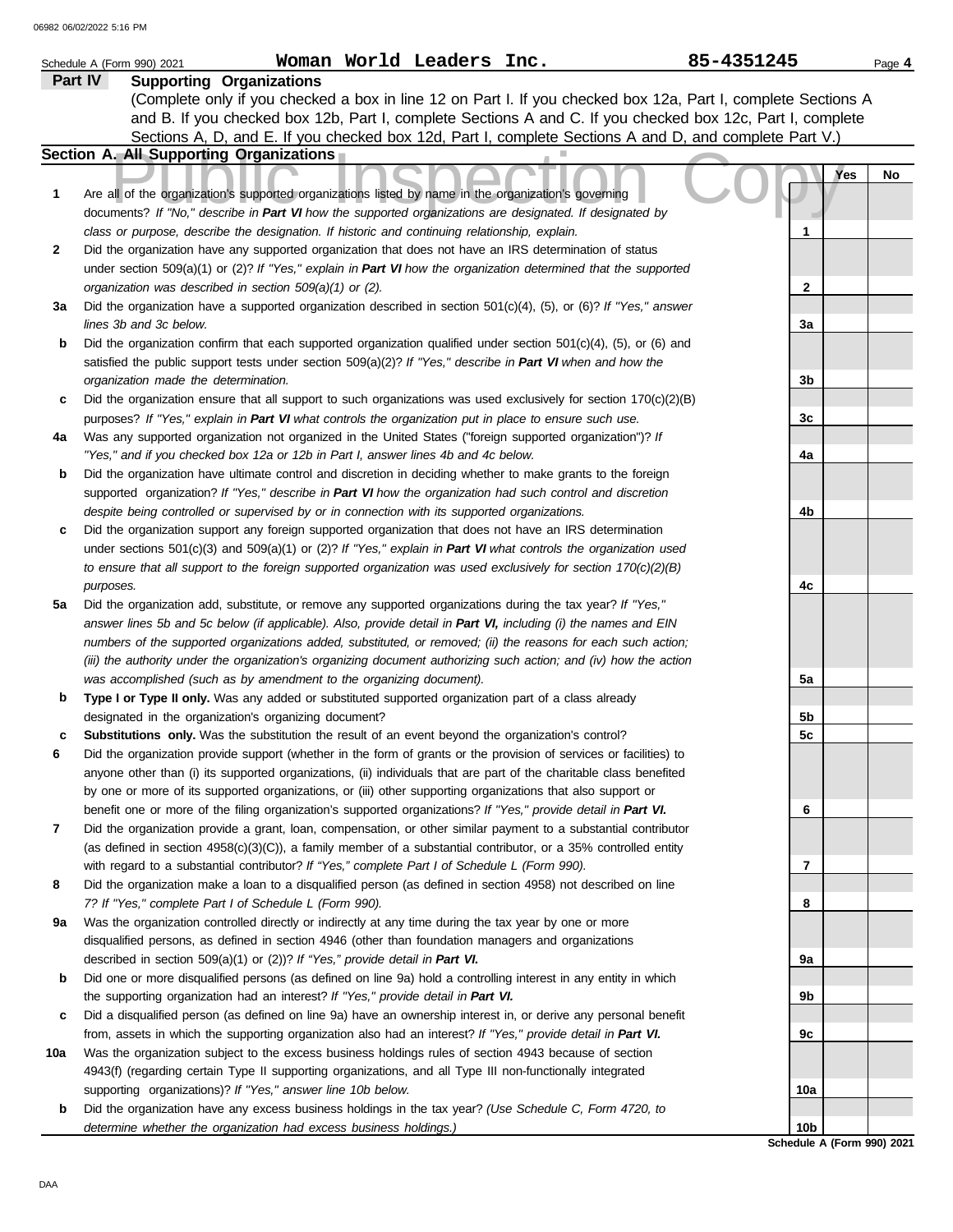|        | 85-4351245<br>Woman World Leaders Inc.<br>Schedule A (Form 990) 2021                                                                                                                                                                            |                        |     | Page 5 |
|--------|-------------------------------------------------------------------------------------------------------------------------------------------------------------------------------------------------------------------------------------------------|------------------------|-----|--------|
|        | <b>Supporting Organizations (continued)</b><br><b>Part IV</b>                                                                                                                                                                                   |                        |     |        |
|        |                                                                                                                                                                                                                                                 |                        | Yes | No     |
| 11     | Has the organization accepted a gift or contribution from any of the following persons?                                                                                                                                                         |                        |     |        |
| а      | A person who directly or indirectly controls, either alone or together with persons described on lines 11b and                                                                                                                                  |                        |     |        |
|        | 11c below, the governing body of a supported organization?<br>A family member of a person described on line 11a above?                                                                                                                          | 11a<br>11 <sub>b</sub> |     |        |
| b<br>c | A 35% controlled entity of a person described on line 11a or 11b above? If "Yes" to line 11a, 11b, or 11c,                                                                                                                                      |                        |     |        |
|        | provide detail in Part VI.                                                                                                                                                                                                                      | 11 <sub>G</sub>        |     |        |
|        | Section B. Type I Supporting Organizations                                                                                                                                                                                                      |                        |     |        |
|        |                                                                                                                                                                                                                                                 |                        | Yes | No     |
| 1      | Did the governing body, members of the governing body, officers acting in their official capacity, or membership of one or                                                                                                                      |                        |     |        |
|        | more supported organizations have the power to regularly appoint or elect at least a majority of the organization's officers,                                                                                                                   |                        |     |        |
|        | directors, or trustees at all times during the tax year? If "No," describe in Part VI how the supported organization(s)                                                                                                                         |                        |     |        |
|        | effectively operated, supervised, or controlled the organization's activities. If the organization had more than one supported                                                                                                                  |                        |     |        |
|        | organization, describe how the powers to appoint and/or remove officers, directors, or trustees were allocated among the                                                                                                                        |                        |     |        |
|        | supported organizations and what conditions or restrictions, if any, applied to such powers during the tax year.                                                                                                                                | 1                      |     |        |
| 2      | Did the organization operate for the benefit of any supported organization other than the supported<br>organization(s) that operated, supervised, or controlled the supporting organization? If "Yes," explain in Part                          |                        |     |        |
|        | VI how providing such benefit carried out the purposes of the supported organization(s) that operated,                                                                                                                                          |                        |     |        |
|        | supervised, or controlled the supporting organization.                                                                                                                                                                                          | $\mathbf{2}$           |     |        |
|        | Section C. Type II Supporting Organizations                                                                                                                                                                                                     |                        |     |        |
|        |                                                                                                                                                                                                                                                 |                        | Yes | No     |
| 1      | Were a majority of the organization's directors or trustees during the tax year also a majority of the directors                                                                                                                                |                        |     |        |
|        | or trustees of each of the organization's supported organization(s)? If "No," describe in Part VI how control                                                                                                                                   |                        |     |        |
|        | or management of the supporting organization was vested in the same persons that controlled or managed                                                                                                                                          |                        |     |        |
|        | the supported organization(s).                                                                                                                                                                                                                  | 1                      |     |        |
|        | Section D. All Type III Supporting Organizations                                                                                                                                                                                                |                        |     |        |
|        |                                                                                                                                                                                                                                                 |                        | Yes | No     |
| 1      | Did the organization provide to each of its supported organizations, by the last day of the fifth month of the                                                                                                                                  |                        |     |        |
|        | organization's tax year, (i) a written notice describing the type and amount of support provided during the prior tax<br>year, (ii) a copy of the Form 990 that was most recently filed as of the date of notification, and (iii) copies of the |                        |     |        |
|        | organization's governing documents in effect on the date of notification, to the extent not previously provided?                                                                                                                                | 1                      |     |        |
| 2      | Were any of the organization's officers, directors, or trustees either (i) appointed or elected by the supported                                                                                                                                |                        |     |        |
|        | organization(s) or (ii) serving on the governing body of a supported organization? If "No," explain in Part VI how                                                                                                                              |                        |     |        |
|        | the organization maintained a close and continuous working relationship with the supported organization(s).                                                                                                                                     | 2                      |     |        |
|        | By reason of the relationship described on line 2, above, did the organization's supported organizations have                                                                                                                                   |                        |     |        |
|        | a significant voice in the organization's investment policies and in directing the use of the organization's                                                                                                                                    |                        |     |        |
|        | income or assets at all times during the tax year? If "Yes," describe in Part VI the role the organization's                                                                                                                                    |                        |     |        |
|        | supported organizations played in this regard.                                                                                                                                                                                                  | 3                      |     |        |
|        | Section E. Type III Functionally Integrated Supporting Organizations                                                                                                                                                                            |                        |     |        |
| 1      | Check the box next to the method that the organization used to satisfy the Integral Part Test during the year (see instructions).                                                                                                               |                        |     |        |
| а      | The organization satisfied the Activities Test. Complete line 2 below.                                                                                                                                                                          |                        |     |        |
| b<br>c | The organization is the parent of each of its supported organizations. Complete line 3 below.<br>The organization supported a governmental entity. Describe in Part VI how you supported a governmental entity (see instructions).              |                        |     |        |
| 2      | Activities Test. Answer lines 2a and 2b below.                                                                                                                                                                                                  |                        | Yes | No     |
| а      | Did substantially all of the organization's activities during the tax year directly further the exempt purposes of                                                                                                                              |                        |     |        |
|        | the supported organization(s) to which the organization was responsive? If "Yes," then in Part VI identify                                                                                                                                      |                        |     |        |
|        | those supported organizations and explain how these activities directly furthered their exempt purposes,                                                                                                                                        |                        |     |        |
|        | how the organization was responsive to those supported organizations, and how the organization determined                                                                                                                                       |                        |     |        |
|        | that these activities constituted substantially all of its activities.                                                                                                                                                                          | 2a                     |     |        |
| b      | Did the activities described on line 2a, above, constitute activities that, but for the organization's                                                                                                                                          |                        |     |        |
|        | involvement, one or more of the organization's supported organization(s) would have been engaged in? If                                                                                                                                         |                        |     |        |
|        | "Yes," explain in Part VI the reasons for the organization's position that its supported organization(s) would                                                                                                                                  |                        |     |        |
|        | have engaged in these activities but for the organization's involvement.                                                                                                                                                                        | 2b                     |     |        |
| 3      | Parent of Supported Organizations. Answer lines 3a and 3b below.                                                                                                                                                                                |                        |     |        |
| а      | Did the organization have the power to regularly appoint or elect a majority of the officers, directors, or                                                                                                                                     |                        |     |        |
|        | trustees of each of the supported organizations? If "Yes" or "No," provide details in Part VI.<br>Did the organization exercise a substantial degree of direction over the policies, programs, and activities of each                           | За                     |     |        |
| b      | of its supported organizations? If "Yes," describe in Part VI the role played by the organization in this regard.                                                                                                                               | 3b                     |     |        |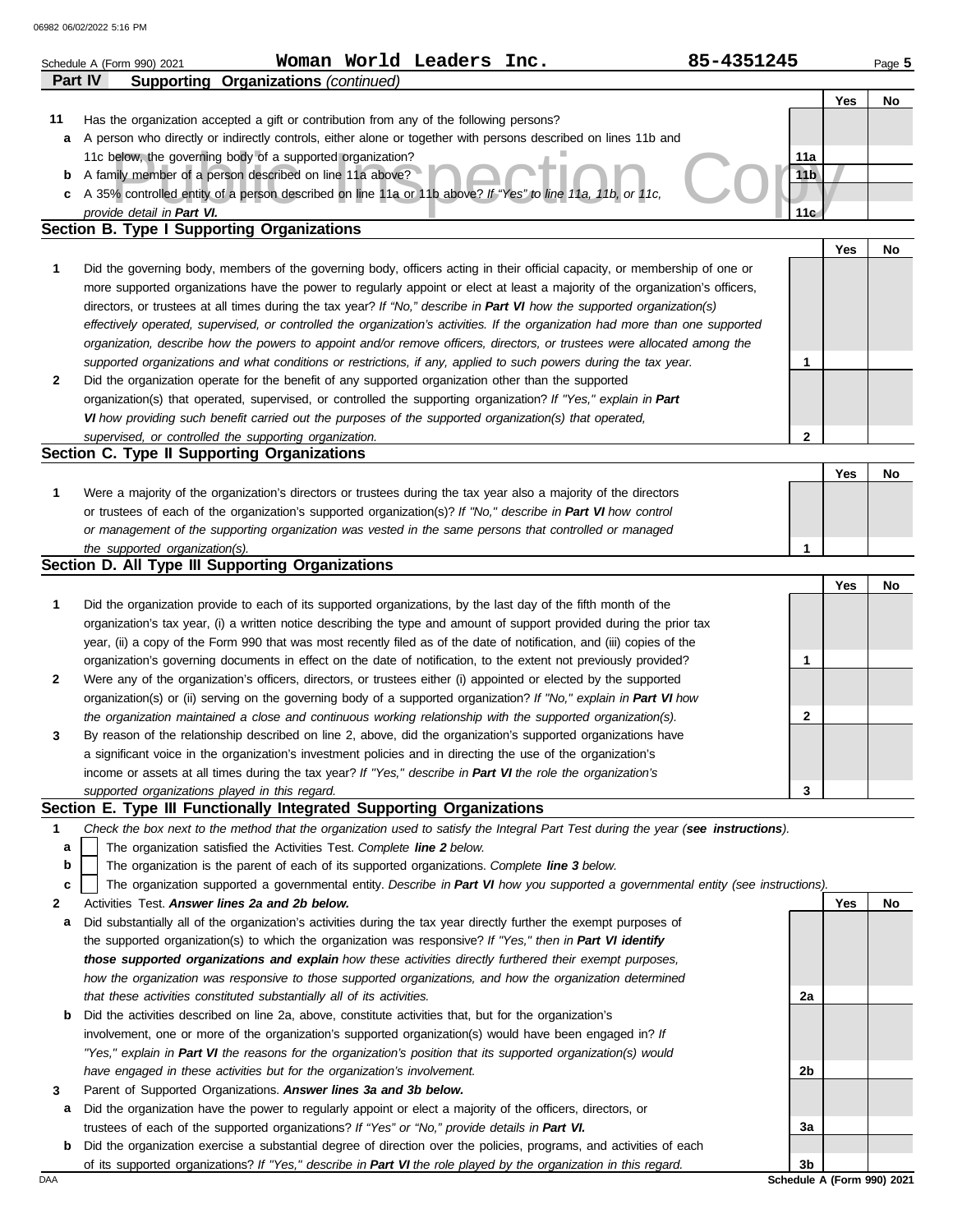|                | Woman World Leaders Inc.<br>Schedule A (Form 990) 2021                                                                           |                | 85-4351245     | Page 6                         |  |  |  |  |  |
|----------------|----------------------------------------------------------------------------------------------------------------------------------|----------------|----------------|--------------------------------|--|--|--|--|--|
| Part V         | Type III Non-Functionally Integrated 509(a)(3) Supporting Organizations                                                          |                |                |                                |  |  |  |  |  |
| 1              | Check here if the organization satisfied the Integral Part Test as a qualifying trust on Nov. 20, 1970 (explain in Part VI). See |                |                |                                |  |  |  |  |  |
|                | instructions. All other Type III non-functionally integrated supporting organizations must complete Sections A through E.        |                |                |                                |  |  |  |  |  |
|                | Section A - Adjusted Net Income                                                                                                  |                | (A) Prior Year | (B) Current Year               |  |  |  |  |  |
|                |                                                                                                                                  |                |                | (optional)                     |  |  |  |  |  |
| 1              | $\mathbf{1}$<br>Net short-term capital gain                                                                                      |                |                |                                |  |  |  |  |  |
| 2              | Recoveries of prior-year distributions                                                                                           | $\overline{2}$ |                |                                |  |  |  |  |  |
| 3              | Other gross income (see instructions)                                                                                            | 3              |                |                                |  |  |  |  |  |
| 4              | Add lines 1 through 3.                                                                                                           | 4              |                |                                |  |  |  |  |  |
| 5              | Depreciation and depletion                                                                                                       | 5              |                |                                |  |  |  |  |  |
| 6              | Portion of operating expenses paid or incurred for production or collection                                                      |                |                |                                |  |  |  |  |  |
|                | of gross income or for management, conservation, or maintenance of                                                               |                |                |                                |  |  |  |  |  |
|                | property held for production of income (see instructions)                                                                        | 6              |                |                                |  |  |  |  |  |
| 7              | Other expenses (see instructions)                                                                                                | 7              |                |                                |  |  |  |  |  |
| 8              | <b>Adjusted Net Income</b> (subtract lines 5, 6, and 7 from line 4)                                                              | 8              |                |                                |  |  |  |  |  |
|                | Section B - Minimum Asset Amount                                                                                                 |                | (A) Prior Year | (B) Current Year<br>(optional) |  |  |  |  |  |
| 1              | Aggregate fair market value of all non-exempt-use assets (see                                                                    |                |                |                                |  |  |  |  |  |
|                | instructions for short tax year or assets held for part of year):                                                                |                |                |                                |  |  |  |  |  |
|                | a Average monthly value of securities                                                                                            | 1a             |                |                                |  |  |  |  |  |
|                | <b>b</b> Average monthly cash balances                                                                                           | 1b             |                |                                |  |  |  |  |  |
|                | c Fair market value of other non-exempt-use assets                                                                               | 1c             |                |                                |  |  |  |  |  |
|                | <b>d Total</b> (add lines 1a, 1b, and 1c)                                                                                        | 1d             |                |                                |  |  |  |  |  |
|                | <b>e Discount</b> claimed for blockage or other factors                                                                          |                |                |                                |  |  |  |  |  |
|                | (explain in detail in Part VI):                                                                                                  |                |                |                                |  |  |  |  |  |
| 2              | Acquisition indebtedness applicable to non-exempt-use assets                                                                     | $\mathbf{2}$   |                |                                |  |  |  |  |  |
| 3              | Subtract line 2 from line 1d.                                                                                                    | 3              |                |                                |  |  |  |  |  |
| 4              | Cash deemed held for exempt use. Enter 0.015 of line 3 (for greater amount,                                                      |                |                |                                |  |  |  |  |  |
|                | see instructions)                                                                                                                | 4              |                |                                |  |  |  |  |  |
| 5              | Net value of non-exempt-use assets (subtract line 4 from line 3)                                                                 | 5              |                |                                |  |  |  |  |  |
| 6              | Multiply line 5 by 0.035.                                                                                                        | 6              |                |                                |  |  |  |  |  |
| 7              | Recoveries of prior-year distributions                                                                                           | $\overline{7}$ |                |                                |  |  |  |  |  |
| 8              | <b>Minimum Asset Amount</b> (add line 7 to line 6)                                                                               | 8              |                |                                |  |  |  |  |  |
|                | Section C - Distributable Amount                                                                                                 |                |                | <b>Current Year</b>            |  |  |  |  |  |
| 1.             | Adjusted net income for prior year (from Section A, line 8, column A)                                                            | $\mathbf{1}$   |                |                                |  |  |  |  |  |
| 2              | Enter 0.85 of line 1.                                                                                                            | $\mathbf{2}$   |                |                                |  |  |  |  |  |
| 3              | Minimum asset amount for prior year (from Section B, line 8, column A)                                                           | 3              |                |                                |  |  |  |  |  |
| 4              | Enter greater of line 2 or line 3.                                                                                               | 4              |                |                                |  |  |  |  |  |
| 5              | Income tax imposed in prior year                                                                                                 | 5              |                |                                |  |  |  |  |  |
| 6              | Distributable Amount. Subtract line 5 from line 4, unless subject to                                                             |                |                |                                |  |  |  |  |  |
|                | emergency temporary reduction (see instructions).                                                                                | 6              |                |                                |  |  |  |  |  |
| $\overline{7}$ | Check here if the current year is the organization's first as a non-functionally integrated Type III supporting organization     |                |                |                                |  |  |  |  |  |

(see instructions).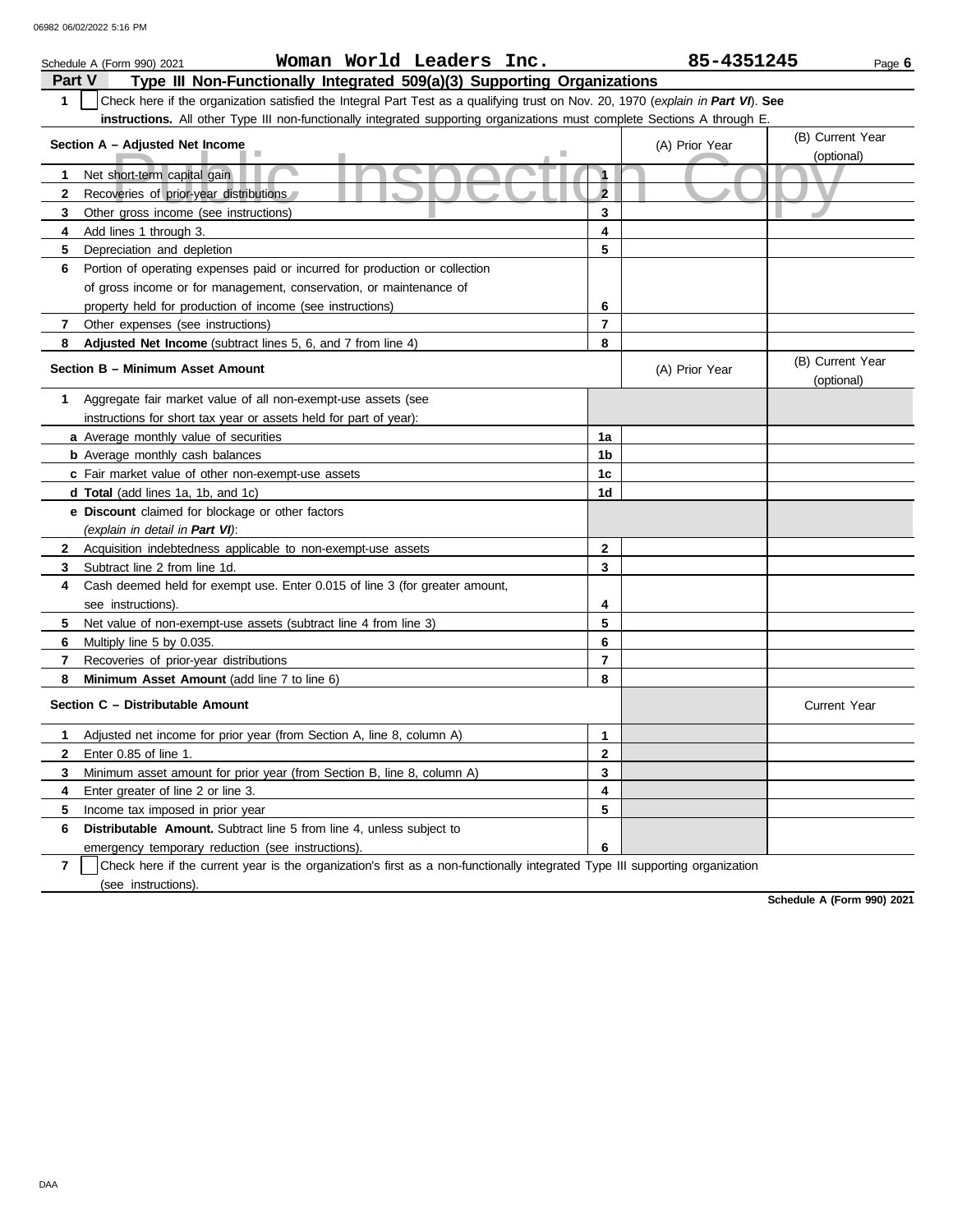|              | Woman World Leaders Inc.<br>Schedule A (Form 990) 2021                                                                                   |                                    | 85-4351245                                    | Page 7                                           |
|--------------|------------------------------------------------------------------------------------------------------------------------------------------|------------------------------------|-----------------------------------------------|--------------------------------------------------|
| Part V       | Type III Non-Functionally Integrated 509(a)(3) Supporting Organizations (continued)                                                      |                                    |                                               |                                                  |
|              | Section D - Distributions                                                                                                                |                                    |                                               | <b>Current Year</b>                              |
| 1            | Amounts paid to supported organizations to accomplish exempt purposes                                                                    |                                    |                                               |                                                  |
| $\mathbf{2}$ | Amounts paid to perform activity that directly furthers exempt purposes of supported<br>organizations, in excess of income from activity |                                    |                                               |                                                  |
| 3            | Administrative expenses paid to accomplish exempt purposes of supported organizations                                                    |                                    |                                               |                                                  |
| 4            | Amounts paid to acquire exempt-use assets                                                                                                |                                    |                                               |                                                  |
| 5            | Qualified set-aside amounts (prior IRS approval required-provide details in Part VI)                                                     |                                    |                                               |                                                  |
| 6            | Other distributions (describe in Part VI). See instructions.                                                                             |                                    |                                               |                                                  |
| 7            | Total annual distributions. Add lines 1 through 6.                                                                                       |                                    |                                               |                                                  |
| 8            | Distributions to attentive supported organizations to which the organization is responsive                                               |                                    |                                               |                                                  |
|              | (provide details in Part VI). See instructions.                                                                                          |                                    |                                               |                                                  |
| 9            | Distributable amount for 2021 from Section C, line 6                                                                                     |                                    |                                               |                                                  |
| 10           | Line 8 amount divided by line 9 amount                                                                                                   |                                    |                                               |                                                  |
|              | <b>Section E - Distribution Allocations (see instructions)</b>                                                                           | (i)<br><b>Excess Distributions</b> | (ii)<br><b>Underdistributions</b><br>Pre-2021 | (iii)<br><b>Distributable</b><br>Amount for 2021 |
| 1            | Distributable amount for 2021 from Section C, line 6                                                                                     |                                    |                                               |                                                  |
| $\mathbf{2}$ | Underdistributions, if any, for years prior to 2021<br>(reasonable cause required-explain in Part VI). See                               |                                    |                                               |                                                  |
| 3            | instructions.<br>Excess distributions carryover, if any, to 2021                                                                         |                                    |                                               |                                                  |
|              |                                                                                                                                          |                                    |                                               |                                                  |
|              |                                                                                                                                          |                                    |                                               |                                                  |
|              |                                                                                                                                          |                                    |                                               |                                                  |
|              |                                                                                                                                          |                                    |                                               |                                                  |
|              |                                                                                                                                          |                                    |                                               |                                                  |
|              | f Total of lines 3a through 3e                                                                                                           |                                    |                                               |                                                  |
|              | g Applied to underdistributions of prior years                                                                                           |                                    |                                               |                                                  |
|              | h Applied to 2021 distributable amount                                                                                                   |                                    |                                               |                                                  |
| ı.           | Carryover from 2016 not applied (see instructions)                                                                                       |                                    |                                               |                                                  |
|              | Remainder. Subtract lines 3g, 3h, and 3i from line 3f.                                                                                   |                                    |                                               |                                                  |
| 4            | Distributions for 2021 from                                                                                                              |                                    |                                               |                                                  |
|              | Section D. line 7:<br>\$                                                                                                                 |                                    |                                               |                                                  |
|              | a Applied to underdistributions of prior years                                                                                           |                                    |                                               |                                                  |
|              | <b>b</b> Applied to 2021 distributable amount                                                                                            |                                    |                                               |                                                  |
|              | c Remainder. Subtract lines 4a and 4b from line 4.                                                                                       |                                    |                                               |                                                  |
| 5            | Remaining underdistributions for years prior to 2021, if                                                                                 |                                    |                                               |                                                  |
|              | any. Subtract lines 3g and 4a from line 2. For result                                                                                    |                                    |                                               |                                                  |
|              | greater than zero, explain in Part VI. See instructions.                                                                                 |                                    |                                               |                                                  |
| 6            | Remaining underdistributions for 2021 Subtract lines 3h                                                                                  |                                    |                                               |                                                  |
|              | and 4b from line 1. For result greater than zero, explain in                                                                             |                                    |                                               |                                                  |
|              | Part VI. See instructions.                                                                                                               |                                    |                                               |                                                  |
| 7            | Excess distributions carryover to 2022. Add lines 3j                                                                                     |                                    |                                               |                                                  |
|              | and 4c.                                                                                                                                  |                                    |                                               |                                                  |
| 8            | Breakdown of line 7:                                                                                                                     |                                    |                                               |                                                  |
|              |                                                                                                                                          |                                    |                                               |                                                  |
|              | <b>b</b> Excess from 2018                                                                                                                |                                    |                                               |                                                  |
|              |                                                                                                                                          |                                    |                                               |                                                  |
|              |                                                                                                                                          |                                    |                                               |                                                  |
|              | e Excess from 2021                                                                                                                       |                                    |                                               |                                                  |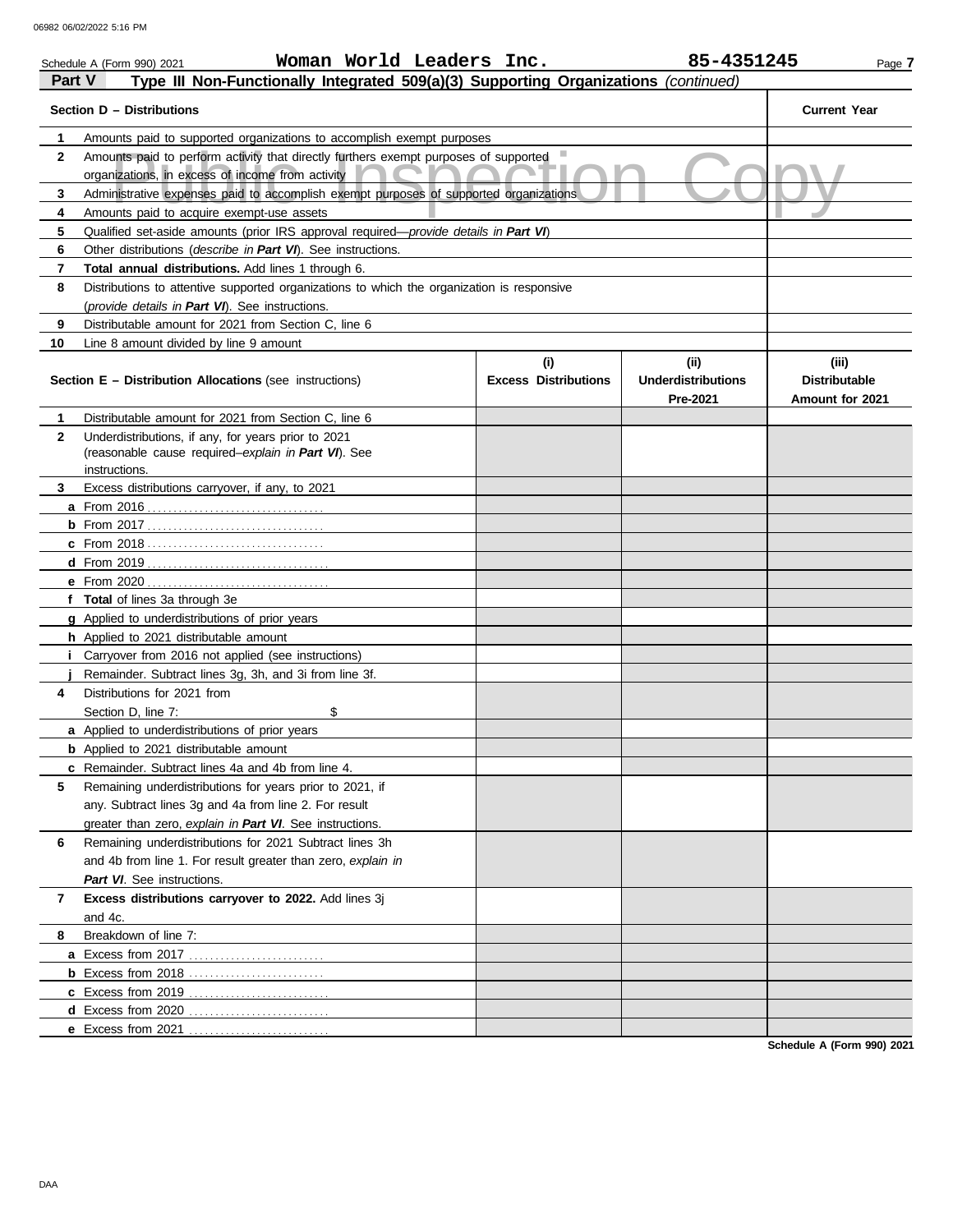| Schedule A (Form 990) 2021 |  | Woman World Leaders Inc. |                                                                                                | 85-4351245                                                                                                                                                                                                                                     | Page 8 |
|----------------------------|--|--------------------------|------------------------------------------------------------------------------------------------|------------------------------------------------------------------------------------------------------------------------------------------------------------------------------------------------------------------------------------------------|--------|
| Part VI                    |  |                          |                                                                                                | Supplemental Information. Provide the explanations required by Part II, line 10; Part II, line 17a or 17b; Part                                                                                                                                |        |
|                            |  |                          |                                                                                                | III, line 12; Part IV, Section A, lines 1, 2, 3b, 3c, 4b, 4c, 5a, 6, 9a, 9b, 9c, 11a, 11b, and 11c; Part IV, Section<br>B, lines 1 and 2; Part IV, Section C, line 1; Part IV, Section D, lines 2 and 3; Part IV, Section E, lines 1c, 2a, 2b, |        |
|                            |  |                          |                                                                                                | 3a, and 3b; Part V, line 1; Part V, Section B, line 1e; Part V, Section D, lines 5, 6, and 8; and Part V, Section E,                                                                                                                           |        |
|                            |  |                          | lines 2, 5, and 6. Also complete this part for any additional information. (See instructions.) |                                                                                                                                                                                                                                                |        |
|                            |  |                          |                                                                                                |                                                                                                                                                                                                                                                |        |
|                            |  |                          |                                                                                                |                                                                                                                                                                                                                                                |        |
|                            |  |                          |                                                                                                |                                                                                                                                                                                                                                                |        |
|                            |  |                          |                                                                                                |                                                                                                                                                                                                                                                |        |
|                            |  |                          |                                                                                                |                                                                                                                                                                                                                                                |        |
|                            |  |                          |                                                                                                |                                                                                                                                                                                                                                                |        |
|                            |  |                          |                                                                                                |                                                                                                                                                                                                                                                |        |
|                            |  |                          |                                                                                                |                                                                                                                                                                                                                                                |        |
|                            |  |                          |                                                                                                |                                                                                                                                                                                                                                                |        |
|                            |  |                          |                                                                                                |                                                                                                                                                                                                                                                |        |
|                            |  |                          |                                                                                                |                                                                                                                                                                                                                                                |        |
|                            |  |                          |                                                                                                |                                                                                                                                                                                                                                                |        |
|                            |  |                          |                                                                                                |                                                                                                                                                                                                                                                |        |
|                            |  |                          |                                                                                                |                                                                                                                                                                                                                                                |        |
|                            |  |                          |                                                                                                |                                                                                                                                                                                                                                                |        |
|                            |  |                          |                                                                                                |                                                                                                                                                                                                                                                |        |
|                            |  |                          |                                                                                                |                                                                                                                                                                                                                                                |        |
|                            |  |                          |                                                                                                |                                                                                                                                                                                                                                                |        |
|                            |  |                          |                                                                                                |                                                                                                                                                                                                                                                |        |
|                            |  |                          |                                                                                                |                                                                                                                                                                                                                                                |        |
|                            |  |                          |                                                                                                |                                                                                                                                                                                                                                                |        |
|                            |  |                          |                                                                                                |                                                                                                                                                                                                                                                |        |
|                            |  |                          |                                                                                                |                                                                                                                                                                                                                                                |        |
|                            |  |                          |                                                                                                |                                                                                                                                                                                                                                                |        |
|                            |  |                          |                                                                                                |                                                                                                                                                                                                                                                |        |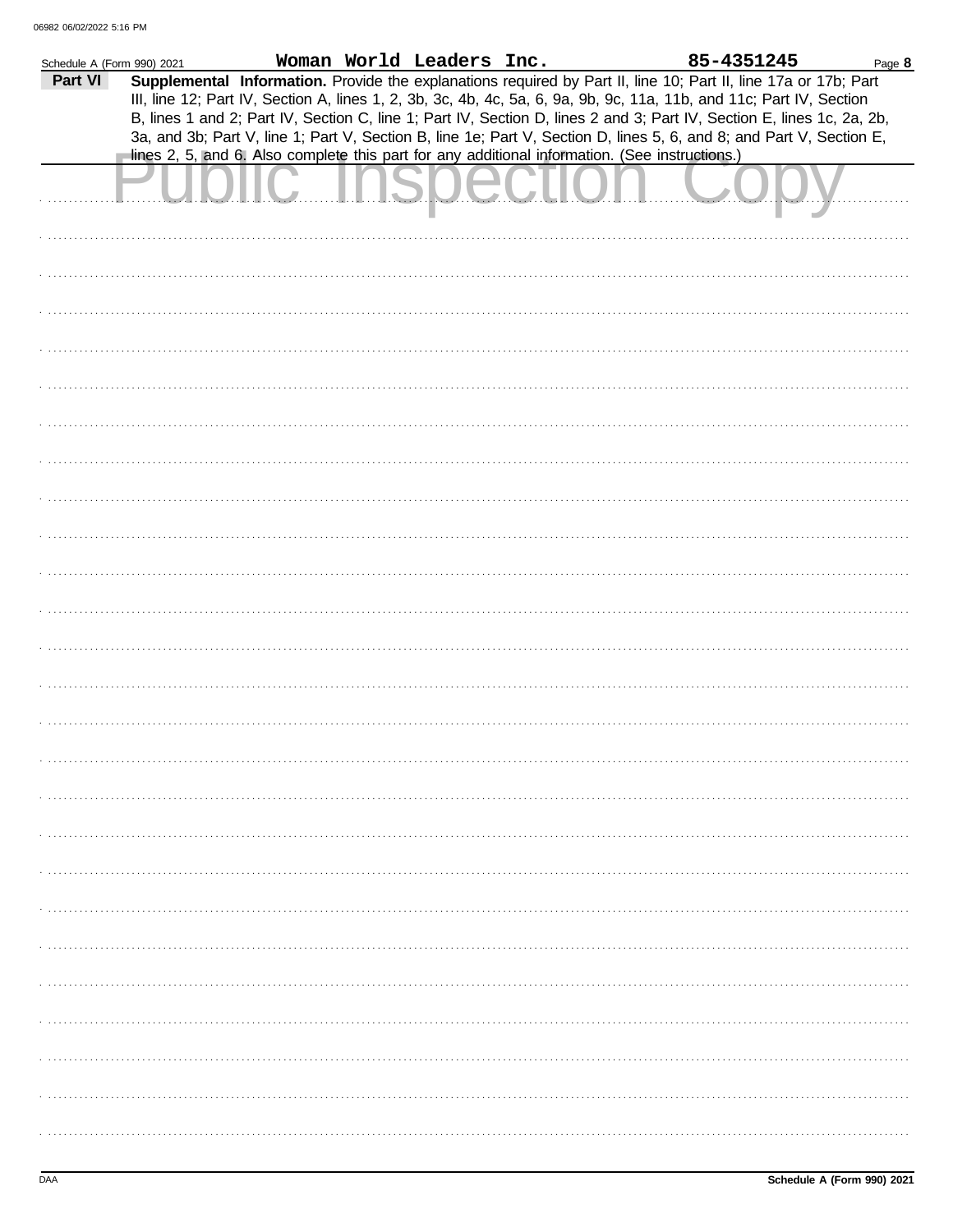| <b>SCHEDULE O</b>                                      |                                               | Supplemental Information to Form 990 or 990-EZ                                                                                         |       | OMB No. 1545-0047                            |                          |  |  |  |  |  |
|--------------------------------------------------------|-----------------------------------------------|----------------------------------------------------------------------------------------------------------------------------------------|-------|----------------------------------------------|--------------------------|--|--|--|--|--|
| (Form 990)                                             |                                               | Complete to provide information for responses to specific questions on<br>Form 990 or 990-EZ or to provide any additional information. |       | 2021                                         |                          |  |  |  |  |  |
| Department of the Treasury<br>Internal Revenue Service |                                               | La Attach to Form 990 or Form 990-EZ.<br>u Go to www.irs.gov/Form990 for the latest information.                                       |       | Open to Public<br>Inspection                 |                          |  |  |  |  |  |
| Name of the organization                               | Woman World Leaders Inc.                      |                                                                                                                                        |       | Employer identification number<br>85-4351245 |                          |  |  |  |  |  |
| Form 990-EZ, Part I, Line 8 - Other Revenue            |                                               |                                                                                                                                        |       |                                              |                          |  |  |  |  |  |
| Description<br>Amount                                  |                                               |                                                                                                                                        |       |                                              |                          |  |  |  |  |  |
| Miscellaneous                                          |                                               | \$                                                                                                                                     | 13    |                                              |                          |  |  |  |  |  |
|                                                        |                                               | Total \$                                                                                                                               | 13    |                                              |                          |  |  |  |  |  |
|                                                        | Form 990-EZ, Part I, Line 16 - Other Expenses |                                                                                                                                        |       |                                              |                          |  |  |  |  |  |
| Description<br>Amount                                  |                                               |                                                                                                                                        |       |                                              |                          |  |  |  |  |  |
| <b>Expenses</b>                                        |                                               |                                                                                                                                        |       |                                              |                          |  |  |  |  |  |
|                                                        |                                               | \$                                                                                                                                     | 15    |                                              |                          |  |  |  |  |  |
|                                                        |                                               | \$                                                                                                                                     | 4,455 |                                              |                          |  |  |  |  |  |
|                                                        |                                               | \$                                                                                                                                     | 778   |                                              |                          |  |  |  |  |  |
|                                                        |                                               | \$                                                                                                                                     | 544   |                                              |                          |  |  |  |  |  |
| Bank charges                                           |                                               | \$                                                                                                                                     | 768   |                                              |                          |  |  |  |  |  |
| Paypal Fees                                            |                                               | \$                                                                                                                                     | 555   |                                              |                          |  |  |  |  |  |
| Taxes & Licenses                                       |                                               | \$                                                                                                                                     | 800   |                                              |                          |  |  |  |  |  |
| Miscellaneous                                          |                                               | \$.                                                                                                                                    | 743   |                                              |                          |  |  |  |  |  |
|                                                        | Promotional Items                             | <b>字</b>                                                                                                                               | 215   |                                              |                          |  |  |  |  |  |
|                                                        |                                               | Total $\approx$ 8,873                                                                                                                  |       |                                              |                          |  |  |  |  |  |
| Form 990-EZ, Part II, Line 24 - Other Assets           |                                               |                                                                                                                                        |       |                                              |                          |  |  |  |  |  |
| Description                                            |                                               |                                                                                                                                        |       |                                              | Beg. of Year End of Year |  |  |  |  |  |
|                                                        | Inventories for Sale or Use                   |                                                                                                                                        | \$    | $0$ \$                                       | 1,820                    |  |  |  |  |  |
| Music Equipment                                        |                                               |                                                                                                                                        | \$    | $0 \,$ \$                                    | 1,457                    |  |  |  |  |  |
| Less Accumulated Depreciation                          |                                               |                                                                                                                                        | \$    | 0 \$                                         | 402                      |  |  |  |  |  |
| Production Equipment                                   |                                               |                                                                                                                                        | \$    | $0,$ \$                                      | 638                      |  |  |  |  |  |